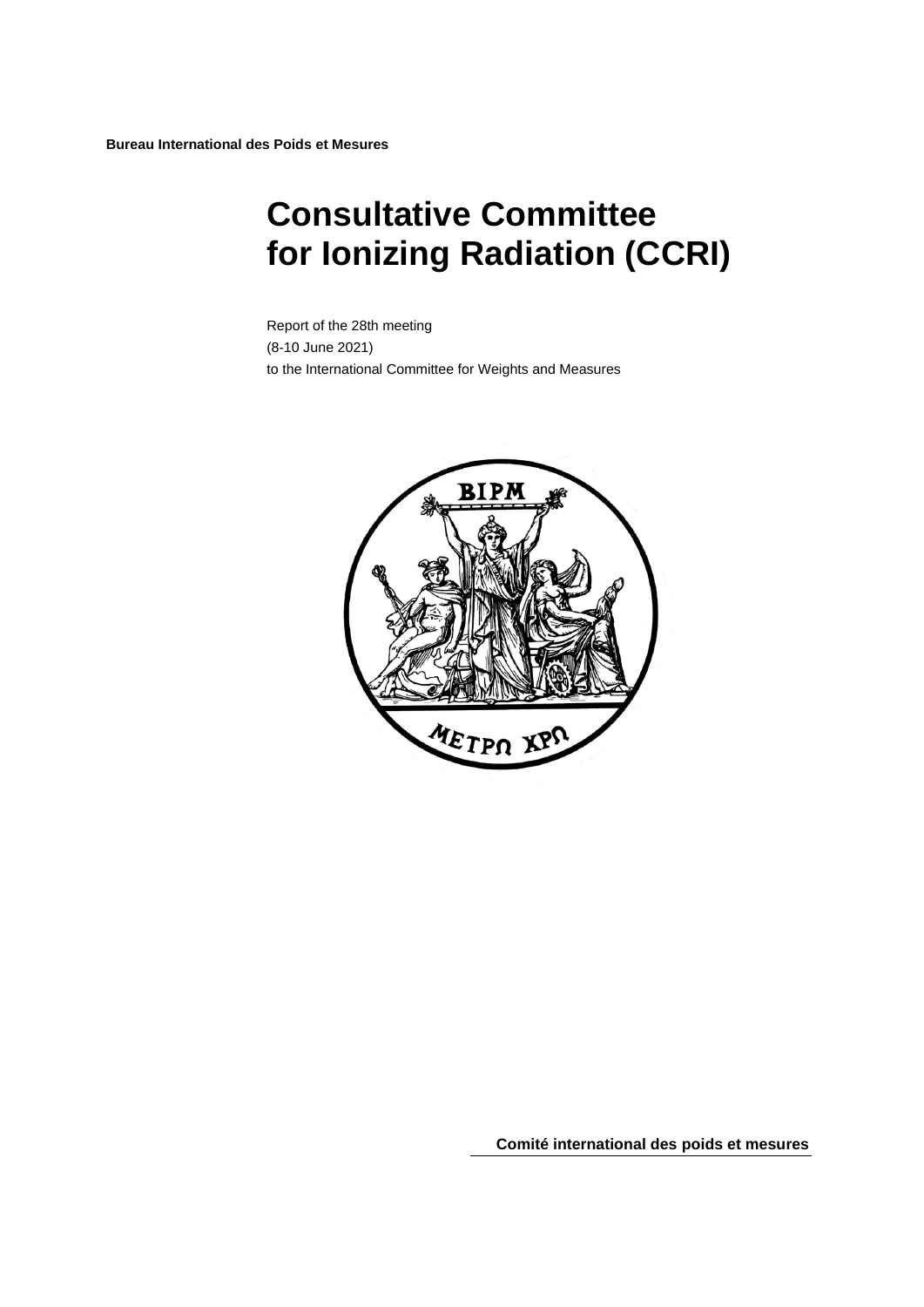#### **LIST OF MEMBERS OF THE CONSULTATIVE COMMITTEE FOR IONIZING RADIATION as of 8 JUNE 2021**

#### **President**

Dr Martyn Sené, National Physical Laboratory [NPL], Teddington

#### **Executive Secretary**

Dr Steven Judge, International Bureau of Weights and Measures [BIPM], Sèvres

#### **Members**

Bundesamt für Eich- und Vermessungswesen [BEV], Vienna Czech Metrology Institute [CMI], Brno Federal Agency on Technical Regulating and Metrology [\[Rosstandart\]](http://www.gost.ru/), Moscow Federal Institute of Metrology METAS [METAS], Bern-Wabern Korea Research Institute of Standards and Science [KRISS], Daejeon Laboratoire National de Métrologie et d'Essais [LNE], Paris National Institute of Metrology [NIM], Beijing National Institute of Standards and Technology [NIST], Gaithersburg National Metrology Institute of Japan, AIST [NMIJ/AIST], Tsukuba National Metrology Institute of South Africa [NMISA], Pretoria National Physical Laboratory [NPL], Teddington National Research Council of Canada [NRC], Ottawa Physikalisch-Technische Bundesanstalt [PTB], Braunschweig The Director of the International Bureau of Weights and Measures [BIPM], Sèvres

#### **Official observers**

Central Office of Measures/Gtówny Urgad Miar [GUM], Warsaw

Centro Español de Metrología [CEM], Madrid

Ente per le Nuove Tecnologie, l'Energia e l'Ambiente -Istituto Nazionale di Metrologia delle Radiazioni Ionizzanti [ENEA-INMRI], Rome

Government Office of the Capital City Budapest [BFKH], Budapest Instituto Nacional de Metrologia, Qualidade e Tecnologia [INMETRO], Rio de Janeiro National Institute of Metrology/Institutul National de Metrologie [INM], Bucharest National Measurement Institute, Australia [NMIA], Lindfield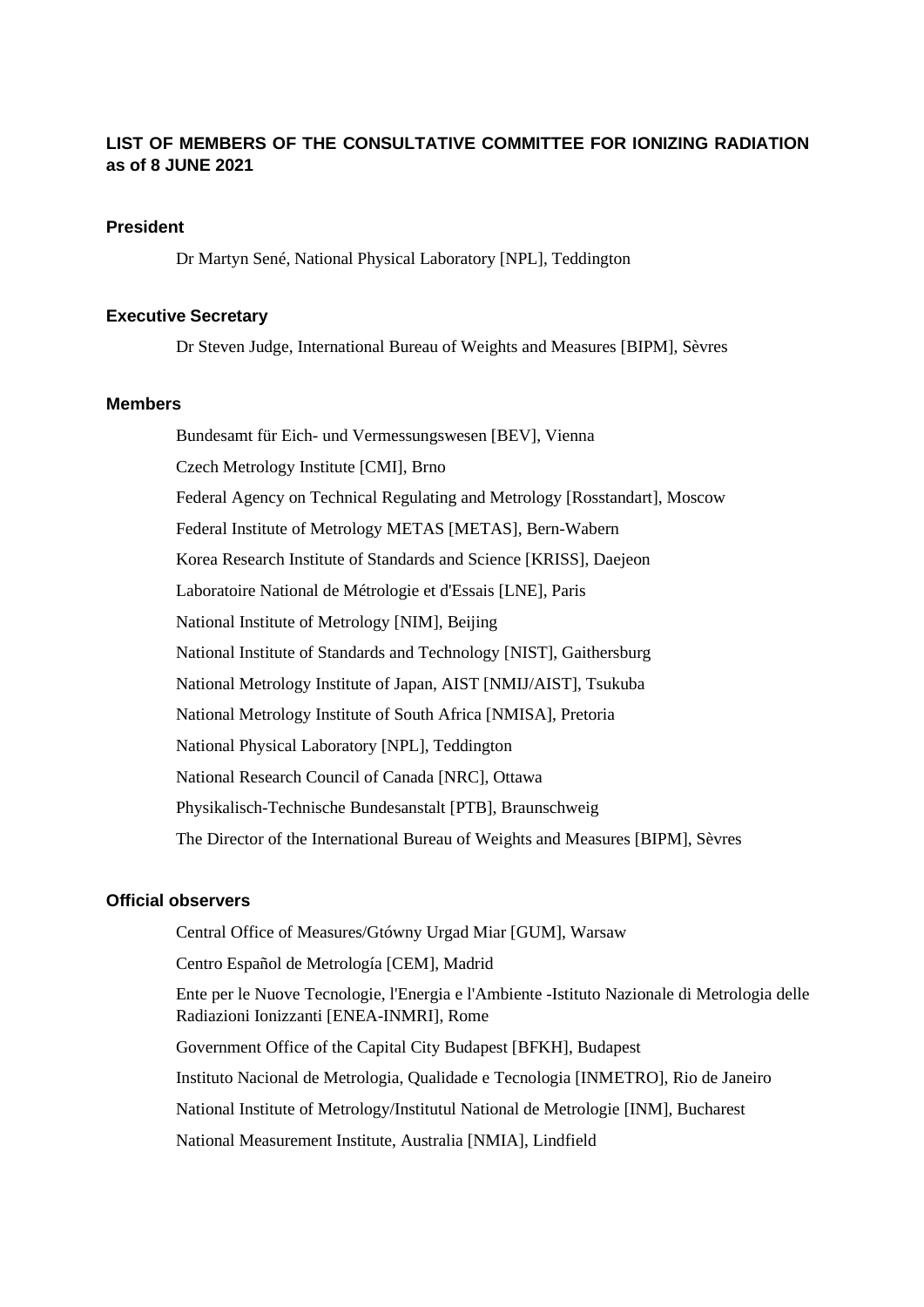Slovak Institute of Metrology/Slovenský Metrologický Ústav [SMU], Bratislava National Research

VSL Dutch Metrology Institute [VSL], Delft

#### **Liaisons**

European Commission - Joint Research Centre [\[JRC-Geel\]](https://ec.europa.eu/jrc/en), Geel International Atomic Energy Agency [IAEA], Vienna International Commission on Radiation Units and Measurements [ICRU]

#### **Invited to attend as observers**

**KACST** NSC IM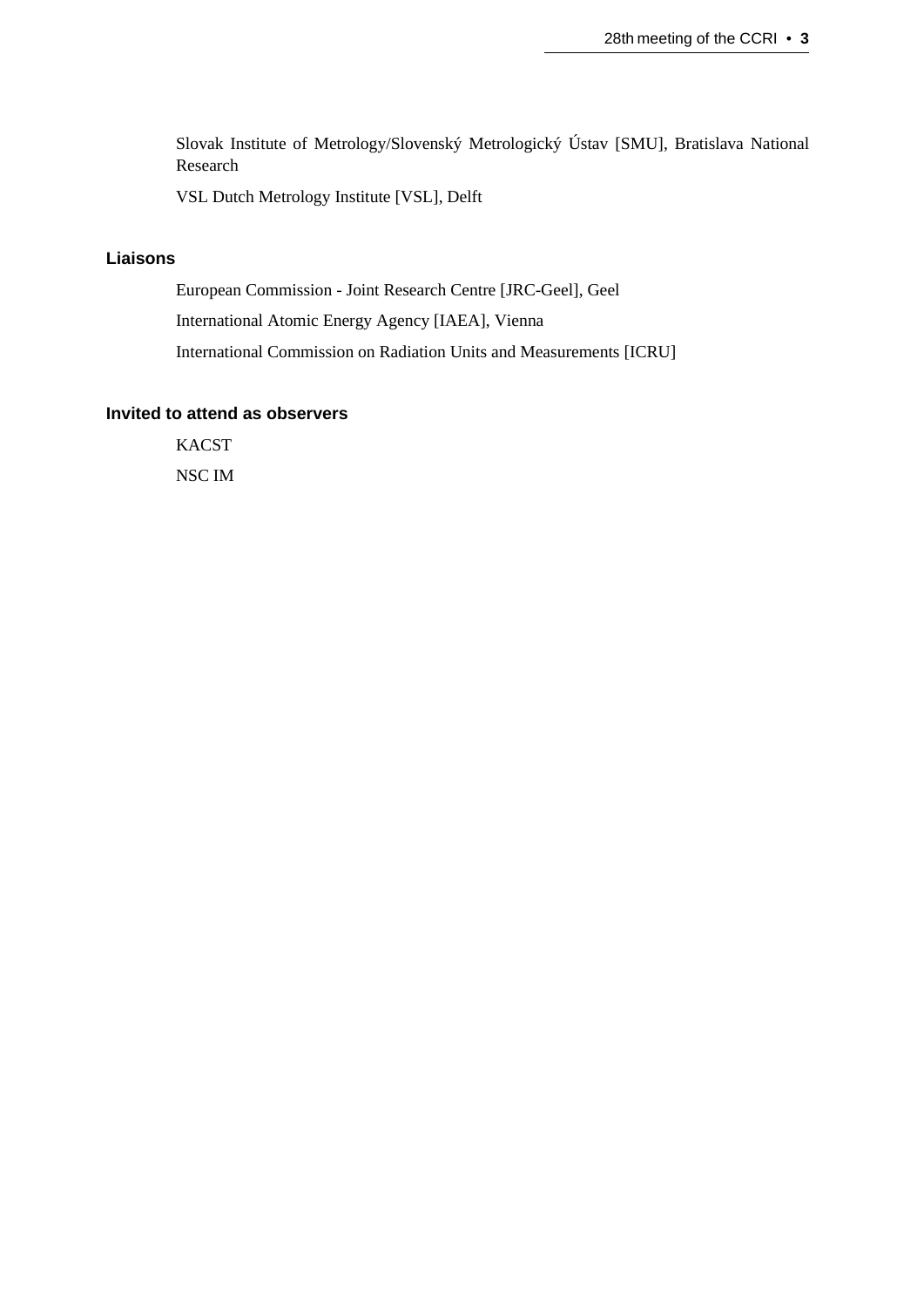The 28th meeting of the Consultative Committee for Ionizing Radiation (CCRI) was held online from 8 to 10 June 2021.

The following were present:

J. Adams (NIST), J.-P. Archambault (NRC), R. Brettner-Messler (BEV), D. Butler (ARPANSA), C.J. da Silva (LNMRI/IRD), P. De Felice (ENEA-INMRI), J. de Pooter (VSL), K.C. de Souza Patrao (LNMRI/IRD), M. Embid Segura (CIEMAT), V. Finta (BFKH), R. Fitzgerald (NIST), C. Fréchou (LNE-LNHB), R. Galea (NRC), V. Gressier (LNE-IRSN), M. Groening (IAEA), S. Jozela (NMISA), M. Kamensky (SMU), J. Keightley (NPL), I.J. Kim (KRISS), M. Krivosik (SMU), T. Kurosawa (NMIJ/AIST), T. Matsumoto (NMIJ/AIST), M. McEwen (NRC), M. Milton (Director of the BIPM), T. Otto (CERN), P. Peier (METAS), R.D. Pepenene (NMISA), M. Pinto (ENEA-INMRI), S. Pommé (JRC-Geel), P.H.G. Rosado (LNMRI/IRD), A. Röttger (PTB), J. Rusňák (CMI), Y. Sato (NMIJ/AIST), M. Sené (CCRI President, CIPM), J. Šuráň (CMI), L. Szücs (BFKH), M. Szymko (GUM), R. Thomas (NPL), D. Thomas (NPL), R. Tosh (NIST), D. van der Merwe (IAEA), M. van Rooy (NMISA), A. Veres (LNE-LNHB) K. Wang (NIM), H. Zhang (NIM), J. Zhang (NIM).

Representatives of Institutes from Member States invited to attend as Observers: S. Alshahri (KACST), V. Skliarov (NSC IM).

Invited: M. Almurayshid (KACST), J.-F. Bottollier-Depois (ISO), S. Giblin (NPL), L. Karam (NIST), S. Mohamed (FANR), A. Villevalde (VNIIM), B. Zimmerman (NIST).

Also present: S. Bergstrand (Executive Secretary of the JCRB), D. Burns (BIPM), R. Coulon (BIPM), S. Courte (BIPM), S. Judge (BIPM, Executive Secretary of the CCRI), C. Kessler (BIPM), C. Michotte (BIPM), M. Nonis (BIPM), S. Picard (BIPM, KCDB Coordinator), P. Roger (BIPM), O. Werhahn (Future Executive Secretary of the JCRB).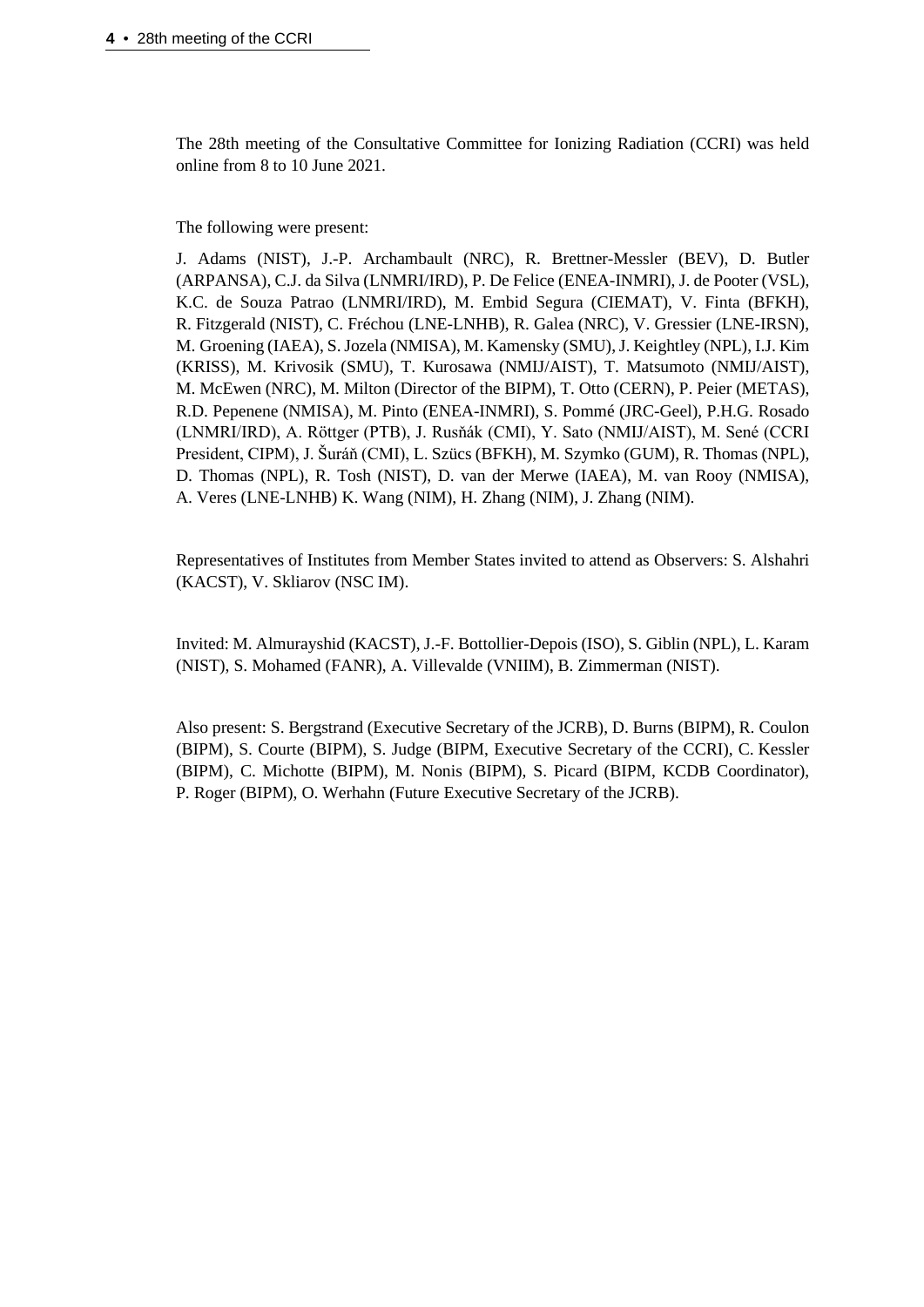## **1. Welcome (CCRI President, Martyn Sené)**

A welcome greeting was extended to the Technical Committee (TC) chairs, Working Group (WG) members, institute members (including new members from the BEV, CMI, METAS, NRC and NMISA), observers, liaisons and BIPM staff in attendance.

The CCRI Mission Statement was highlighted: 'The mission of the CCRI is to discuss, foster, enable and coordinate the development, comparison and promulgation of national measurement standards for ionizing radiation. We aim to enable all users of ionizing radiation to make measurements with confidence at an accuracy that is fit-for-purpose'.

Dr Sené shared how he had been reminded in the last year just how important ionizing radiation metrology is in society: ionizing radiation metrology services were considered essential and needed to be maintained throughout the lockdowns due to the Covid-19 pandemic in 2020.

Delegates were reminded that CCRI webinars will continue, and recordings of previous webinars are available on the BIPM YouTube channel: [https://www.youtube.com/c/TheBIPM/video.](https://www.youtube.com/c/TheBIPM/video)

A final note was that all reports received are available on the BIPM website [\(https://www.bipm.org/en/committees/cc/ccri/28-2021\)](https://www.bipm.org/en/committees/cc/ccri/28-2021) but due to time constraints, it will not be possible to present all the reports at the meeting.

# **2. Opening Remarks (BIPM Director, Martin Milton)**

Dr Milton gave a summary of membership and activities:

Currently there are 63 Member States as well as 39 Associates, with Estonia and Cambodia becoming respectively a Member State and an Associate in January 2021. Some 260 institutes participate in the CIPM MRA.

At the moment, there are 1710 on-going comparisons as well as 25 728 CMCs registered in the KCDB.

Looking to the future, the BIPM is actively working towards machine-readable products, such as xml versions of the SI brochure and findable and accessible data for key comparisons and publications.

## **3. Rapporteur**

John Paul Archambault (National Research Council Canada) was appointed.

## **4. Approval of Agenda**

Approved by all.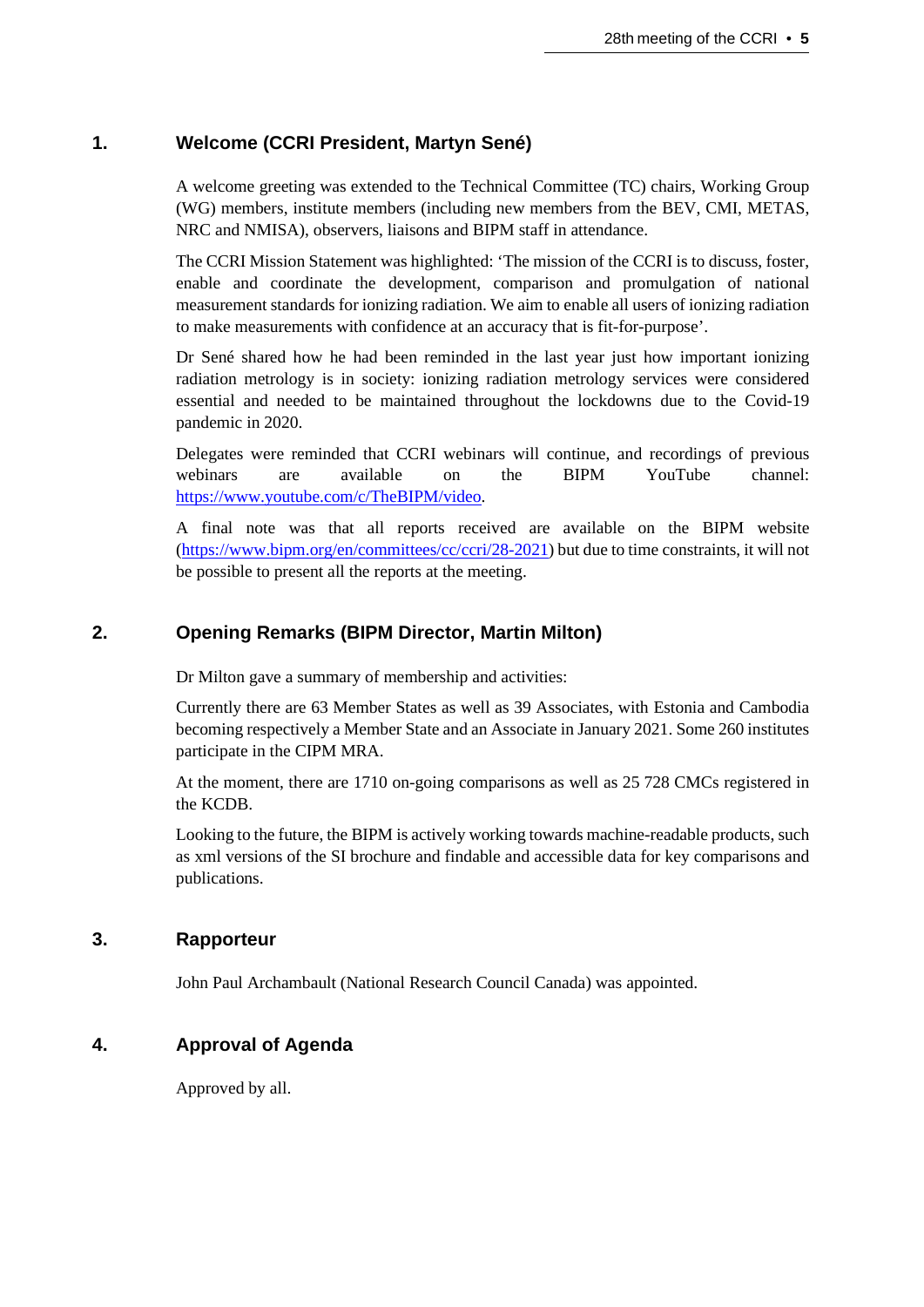# **5. Minutes of the 27th meeting of the CCRI**

The minutes of the 27th meeting of the CCRI were adopted.

Two items were mentioned:

Two new working groups have been established: the CCRI Radionuclide Therapy and Quantitative Imaging Working Group (CCRI-RTWG) and the joint CCEM-CCRI Task Group - Low Current Measurement (CCEM-CCRI-TG-LCM).

A list of major facilities has been collated and is available on the BIPM website; the COVID-19 pandemic has prevented activity to progress collaboration on the use of these facilities, but this issue will be revisited as constraints on travel ease.

# **6. Outcomes of the 2019-2021 meetings of the CIPM (CCRI President, Martyn Sené)**

As with most activities, meetings of the CIPM had been moved to virtual platforms. Face-toface interaction was missed, however the work of the CIPM has continued.

The CIPM strategy was being reviewed following the revision of the SI and five themes had been identified:

- 1. The evolving needs for metrology, including responses to cross-cutting international challenges such as health, climate and the environment, food and the digital revolution.
- 2. The most pressing scientific and technical challenges for metrology itself (including those catalyzed by the implementation of the new SI).
- 3. Relationships with other international organizations.
- 4. Encouraging inclusivity and wider involvement of states and economies in the Metre Convention.
- 5. Modernizing the operations of the organization.

Dr Röttger asked whether the sectoral challenge on food supply also covered access to clean water. Dr Sené said that the CIPM is currently operating at the level of broad challenges; some pilot projects will be selected for more detailed study, and the issue of access to clean water will be raised.

# **7. Reports from the CCRI Section Chairs**

# 7.1. Section I: x- and gamma-rays, charged particles (Malcolm McEwen)

The CCRI(I) meeting saw seven new attendees (one from APMP, one from COOMET, three from EURAMET and two from GULFMET). The meeting had also been attended by representatives from liaison organizations and stakeholders: the ICRU, IAEA and AAPM. The ASTM and IOMP had been invited but did not attend. The question was raised about whether there is a better way to obtain stakeholder feedback for discussion at the meetings; Dr McEwen suggested surveys should be organized in the future.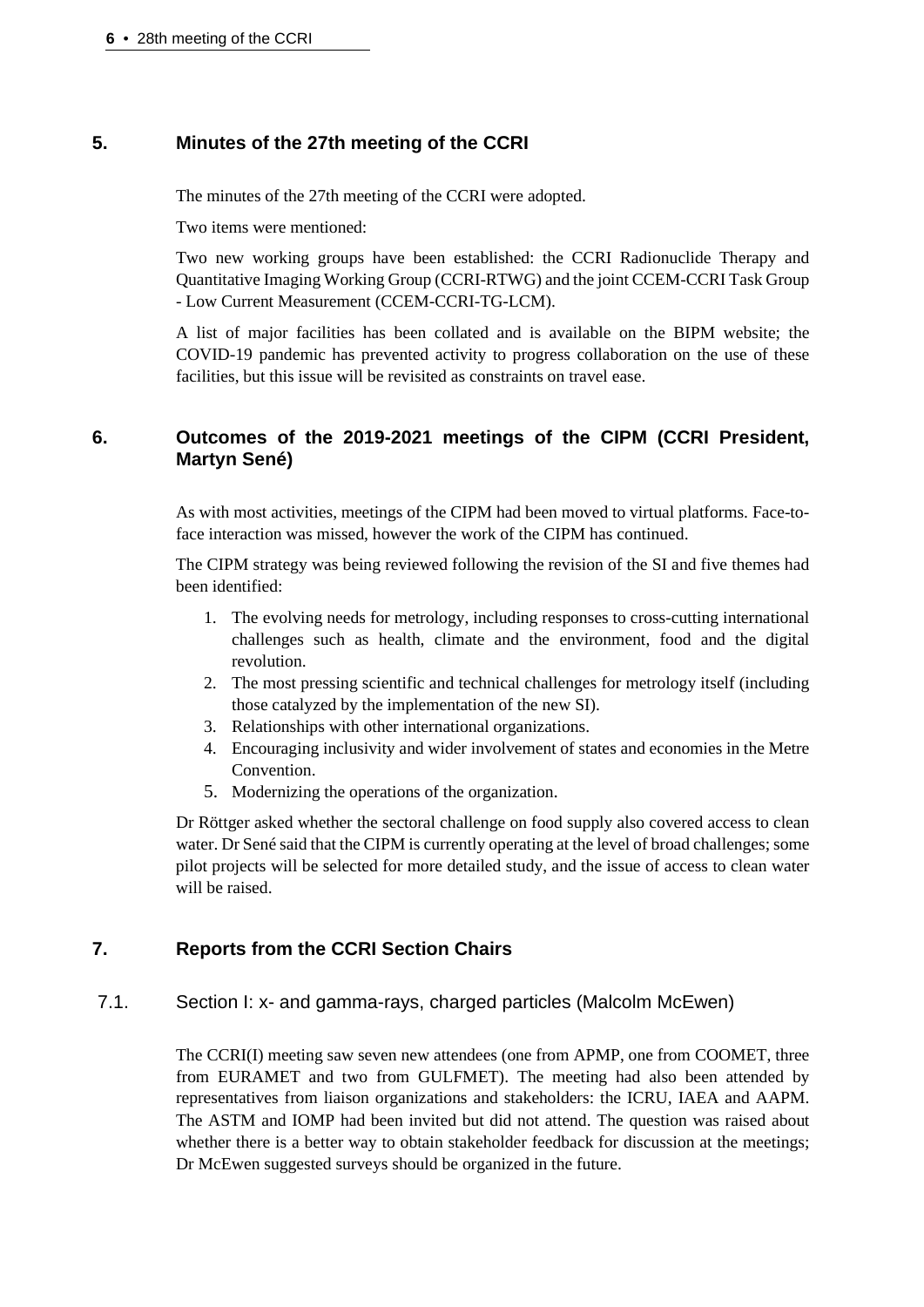The issue of virtual meetings was discussed, and a few concerns were raised:

- Nuanced conversation is lost during virtual meetings
- Four days with 3.5 hours/day of virtual meetings is tiring
- It is difficult to actively involve everyone on-line (but the opportunity is there)
- A hybrid approach of in-person and virtual may be the best option for 2023

The CCRI(I) highlighted that the BIPM Work Programme was valued by the members and that the BIPM IR Department staff had maintained services despite the constraints during the COVID-19 pandemic.

A discussion of the status of comparisons had showed:

- The BIPM services K1-K9 are continuing
- S3 (Co-60 high dose): the Draft A report is in progress
- RMO comparisons continue to face challenges related to transport of artifacts
- There is interest in a comparison of high-energy electron beams but little for proton beams (a reversal from 2019)

A discussion of the CCRI(I) Strategic Plan revealed the impact of the Covid-19 pandemic. It was common to have countries identifying ionizing radiation metrology as a priority and IR metrologists have been very dedicated in providing the services. A common concern was that austerity measures will be taken by governments when trying to attempt to return to balanced budgets.

Some good news was also reported by CCRI(I). The key comparisons seem to be in good shape, the RMOs are very active and the DIs with links to nuclear regulators have an important role to play in radiation protection metrology.

The idea of the European Metrology Networks (EMN) was reported, where NMIs and DIs are brought together with a range of governmental and external organizations to address specific topics. It was suggested that other RMOs could consider this approach.

Some areas of concern were raised:

- The increased cost of Co-60 sealed sources
- There were no new developments presented related to radiation processing
- There is a lack of radiation processing activities in many laboratories
- Diagnostic radiology is an area of increasing focus by regulators
- There is a need to look at how a link is made between CCRI(I) members with IAEA SSDLs to avoid a 2-tier system
- EMNs could be misinterpreted and viewed as the way of "sharing out" calibration capabilities to realize cost savings

Three new members gave presentations about their institutes: the STUK (Finland), NSC-IM (Ukraine) and FANR (UAE).

One laboratory, ENEA (Italy), updated delegates on the renewal of their laboratory.

The idea of having a platform for early-career metrologists to present their work at the CCRI meeting was discussed. It would give junior researchers a chance to show their research and interact with an audience specialized in their field. This will be included in the BIPM webinar series later in 2021.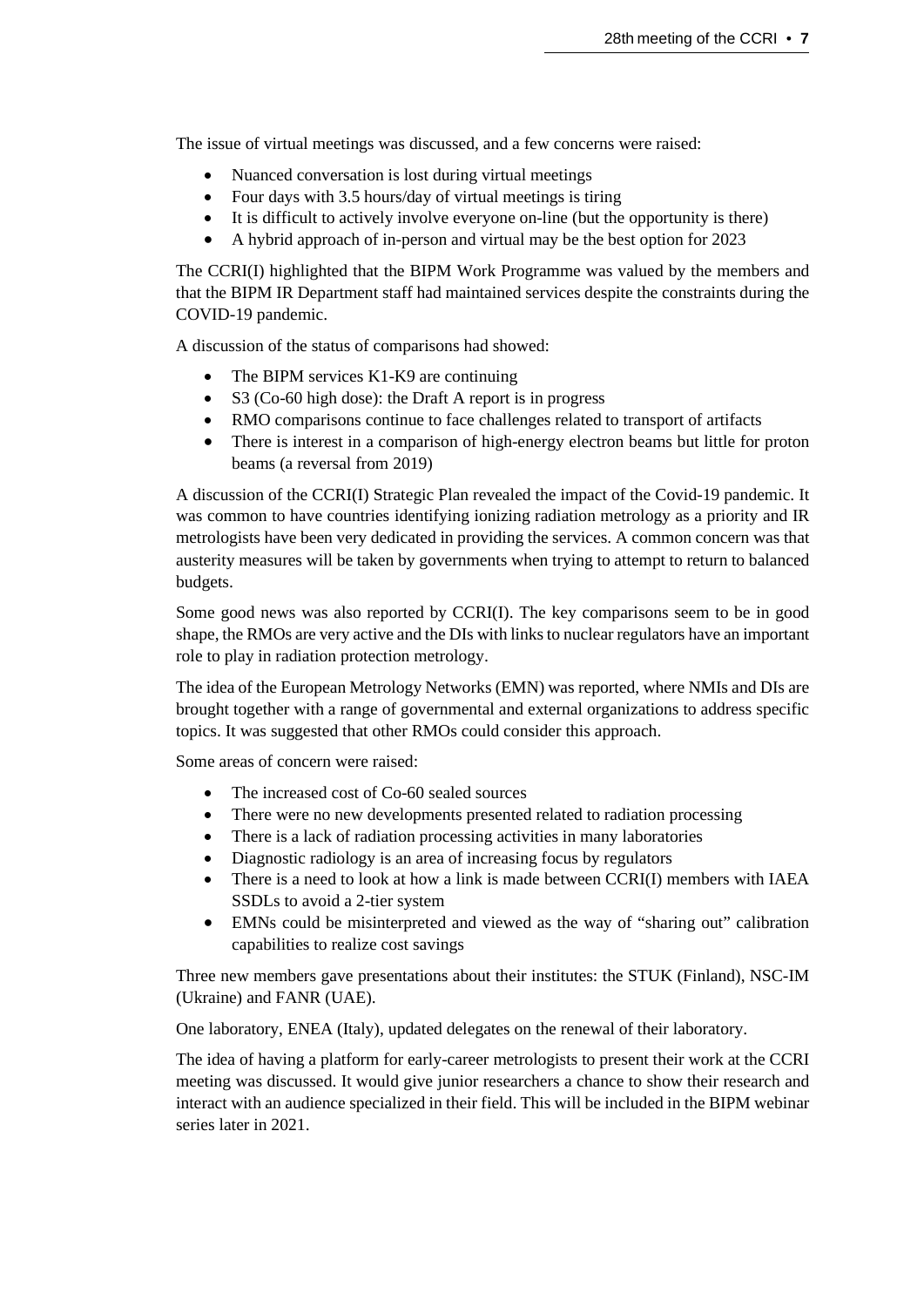Some resolutions were recorded for section (I):

- Extend the initial validity period of KC from 10 years to 12 years, with emphasis on a risk-based approach to KC planning
- The chair is to liaise with APMP regarding an electron-beam comparison
- The reports of all comparisons, including supplementary comparisons, must be reviewed by the CCRI(I) and approved by the Section Chair before publication on the KCDB
- An *ad hoc* working group will be set up to develop a report on the role of sealed radiation sources in CCRI(I) activities
- An *ad hoc* working group will be set up to consider options for making laboratory reports available in the public domain, in the context of open science
- An *ad hoc* working group will be set up to assist with implementation of ICRU/ICRP Report 95
- The CCRI-RMOWG will be asked to look at leadership development/training in addition to technical knowledge transfer
- The CCRI will be asked to consider developing Key Performance Indicators (KPIs) for NMIs/DIs to be included in reports

Dr Sené asked whether the problem of transporting artefacts applied to other technical fields. Dr Milton said that it was a common problem but there is a treaty that could be used. The difficulty with the treaty is that the NMIs are required to be designated by their countries to work under this treaty. Dr Milton will provide further information on the treaty to the CCRI Executive Secretary to be forwarded to delegates.

Dr Sené asked about the risks associated with the period of validity of comparisons Dr McEwen responded that it was important to consider the time delay before the next comparison; on-going monitoring of capabilities is essential but a change in mind-set is needed. Dr Milton said that this was a problem facing all consultative committees: how long after a key comparison can the result be accepted as valid? The period should not be too long, but it would depend on the field.

Dr Karam pointed out that large-scale key comparisons are just one way to demonstrate continued competence, bi-lateral and supplementary comparisons can also be used.

## 7.2. Section II – Measurement of radionuclides (Lisa Karam)

The CCRI(II) ten-year strategic plan for comparisons was discussed, but much of the future depends on the availability of different radionuclides. CCRI, supplementary and RMO comparisons were all discussed during the meeting.

Part of the CCRI(II) meeting was spent identifying stakeholder' needs and highlighted:

- the need for radiation metrology to produce reference materials in the energy, environment and decommissioning sectors
- connections with the wider community (IAEA, UN, CTBTO)
- planning for eLearning to support NMIs/DIs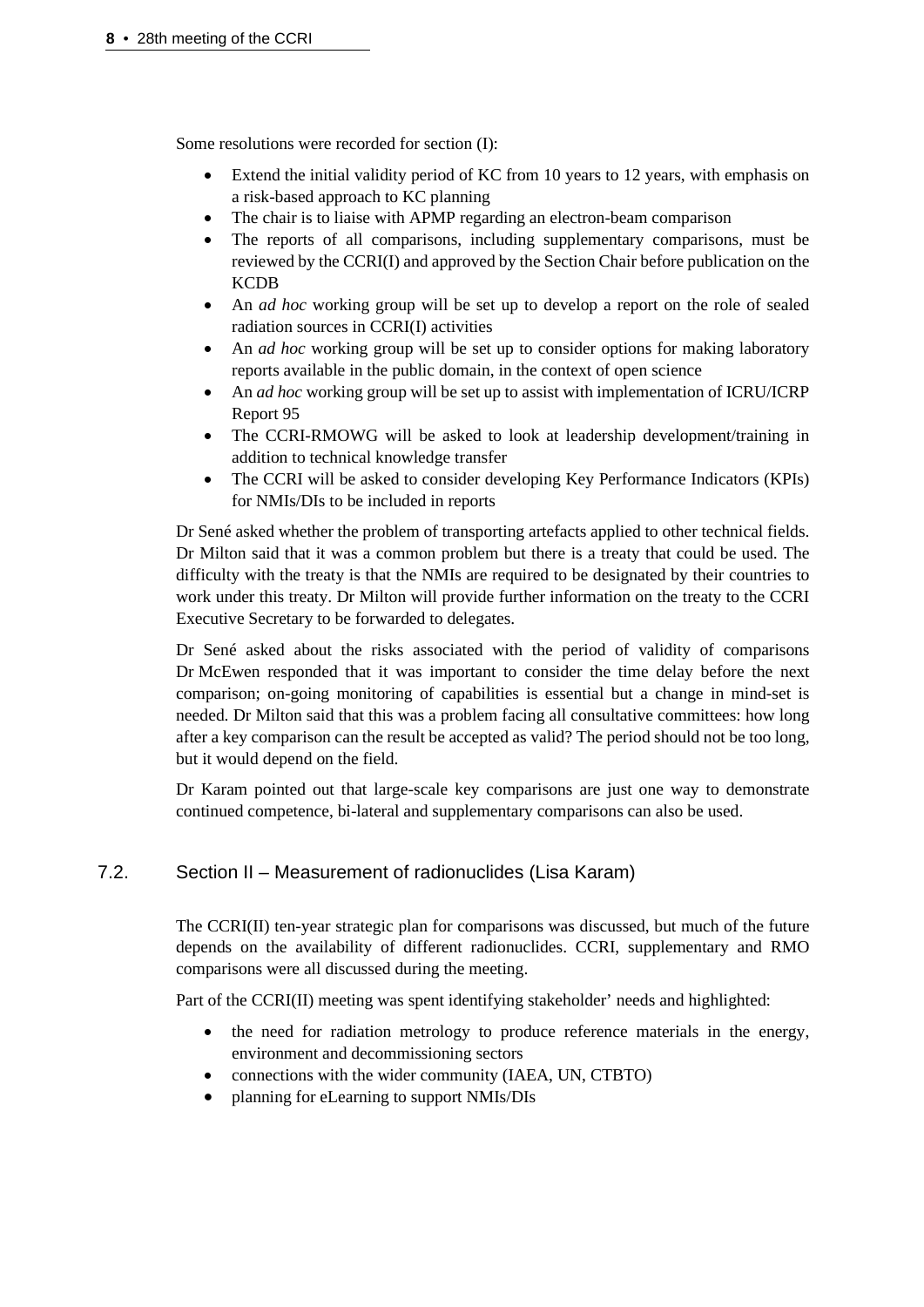The CCRI(II) strategy includes improving measurement comparability, building metrology capabilities at NMIs/DIs through leveraging the BIPM services, improving the state-of-theart and reviewing and updating actions in support of the CCRI strategy.

An example of the state-of-the-art is the Mini-TDCR being developed at the LNE-LNHB; in the long term, it may be possible to develop a portable version of the new ESIR that could be used for short-lived pure beta emitters and also avoid the need to despatch radioactive sources to the BIPM.

The future for the CCRI(II) sees the implementation and use of the KCDB exploiting the 'open data' concept, potential new members (Chile, Colombia, the CTBTO) and increasing cooperation within and beyond the CCRI (including the use of new approaches to radionuclide metrology such as mass spectrometry).

Some recommendations for the CCRI were made:

- All CCRI sections should continue the practice of reviewing all Draft B reports including RMO supplementary comparisons (this is in addition to the steps set out in the new guidance document CIPM-MRA-G11)
- The CCRI strategy should reinforce the critical role of the BIPM services
- A deputy chair should be appointed

Dr McEwen asked whether all the CCRI Sections agreed that all Draft B reports should be reviewed by the relevant Section. There was general agreement that although the CIPM-MRA-G11 guidance did state that RMO comparisons did not require oversight by the CC, the CCRI recommendation was that all CCRI Sections should continue to review and approve the reports. Dr Sené confirmed that the CCRI could adopt a policy that is more stringent than the guidance; Dr Milton said that most Consultative Committees had a similar policy as supplementary comparisons were linked to key comparisons, and it was important that international peer-review was visible.

It was agreed that:

- 1. All CCRI Sections should continue the practice of reviewing all Draft B reports.
- 2. The CCRI encourages all NMIs to use BIPM services on a regular basis.
- 3. Discussions should be held within Sections to appoint Deputy Chairs.

#### 7.3. Section III – Neutron Measurements (Vincent Gressier)

Dr Gressier noted that the number of participants in CCRI(III) has increased (from 30 to 35) with the notable new participation of BARC. There have been no meetings of the CCRI Section III: Key Comparisons Working Group (CCRI-KCWG(III)) as the tasks are covered by the Section meeting. There are three on-going comparisons and three planned comparisons, however, there are currently no comparisons at the RMO level.

There are two key comparisons in the final stages: CCRI(III)-K9.AmBe.1 is a subsequent comparison of K9 for neutron emission rate comparison in which the Draft B report has been commented on and is awaiting approval as a final report. CCRI(III)-K9.AmBe.2 is a second subsequent comparison to K9 for participants who could not participate in the original comparison. The Draft A report was sent out in April and the Draft B report is in preparation.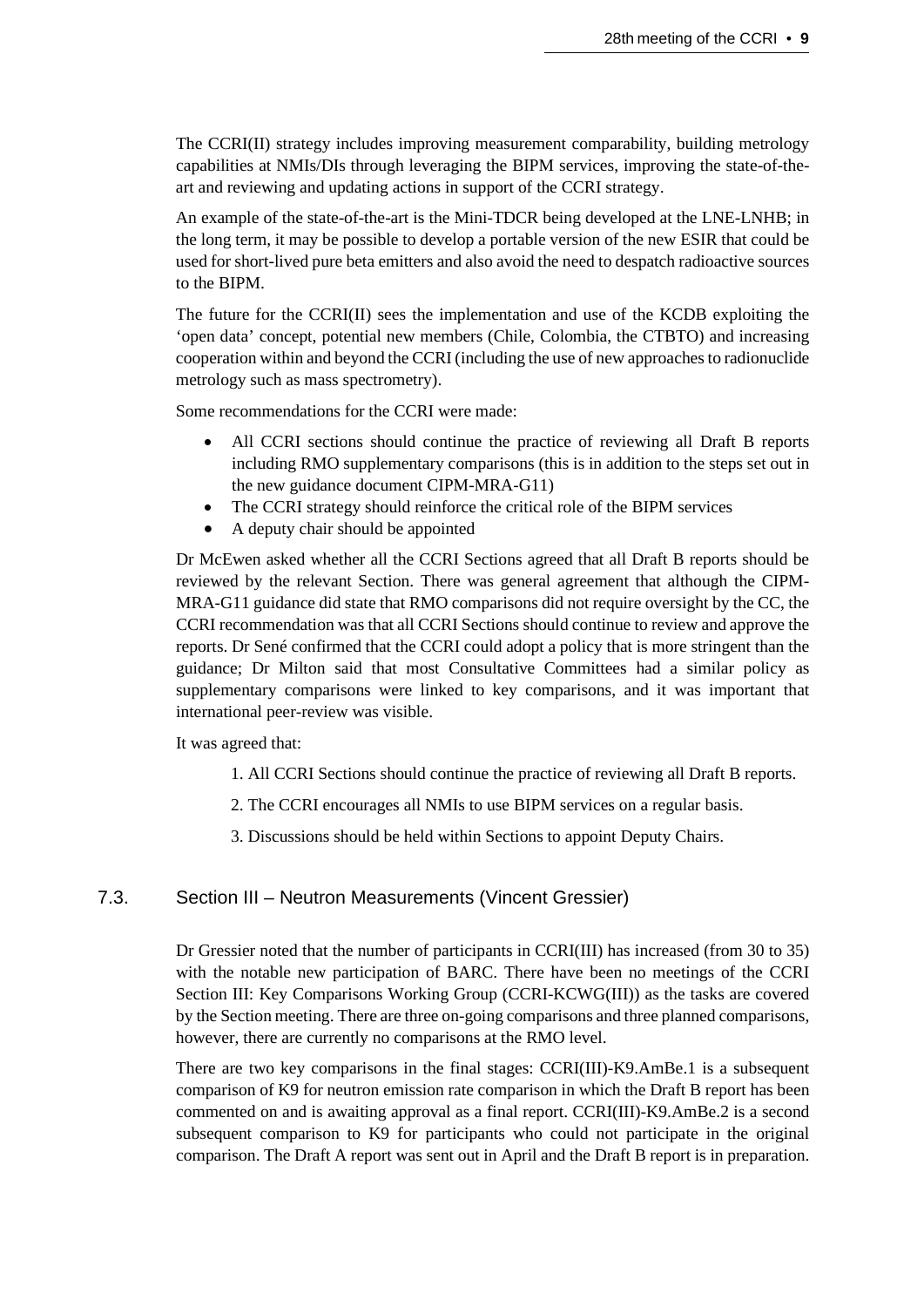CCRI(III).K9.Cf is a key comparison for neutron emission rate, using a <sup>252</sup>Cf source. The comparison started in 2016 and all participants have completed their measurements. Most of the laboratories have submitted their reports to the pilot.

CCRI(III).S1.H\*(10) is a supplementary comparison for ambient dose equivalent meters. There have been delays sending around the two survey-meters due to the pandemic, so the end of the activity is scheduled for September 2022.

A number of future comparisons (key and supplementary) were discussed:

- CCRI(III).K12 fluence measurements in mono-energetic neutron fields
- CCRI(III).S1.Hp(10) Comparison of Hp(10) calibration factor using laboratories standard methods
- CCRI(III).K8.2024 thermal neutron fields
- Pilot study relating to Au-activation in thermal neutron fields
- Pilot study to determine the variation of the neutron energy distributions from 241AmBe sources (due to changes in ISO-8529-1)

A seminar by the IAEA highlighted emerging requirements and the need for involvement of metrology institutes in three key sectors (Boron Neutron Capture Therapy (BNCT), Laser facilities and Fusion) as well as in the measurement of specific neutron cross sections.

It was recommended that the CCRI Strategy includes BNCT more explicitly, as the KRISS and NMIJ are heavily involved. It was also recommended to study the impact of the new operational quantities and to emphasize that the main challenges of neutron metrology still remain, such as extending the energy and intensity range of neutron metrology.

Dr McEwen asked how measurement standards could be developed if facilities were being shared. Dr Gressier responded that facilities would have to allow sufficient time for metrologists to develop their capabilities. The role of the CCRI would be to help facilitate the administrative arrangements for sharing laboratory space and time.

Dr Karam asked about the difficulties of sharing or transporting sources, and whether transfer chambers had been considered as an alternative approach. Dr Gressier explained that transporting sources was difficult, even the legislation for shipping containers may differ from country to country. The option to use transfer chambers to avoid shipping sources had not been considered yet.

Dr Butler asked about the impact of the decision to remove 'dose equivalent' as a service category; Dr Gressier said that CCRI(III) considered the topic closed and the new service categories had been adopted for neutron metrology.

#### **8. CCRI Future Plans**

#### 8.1. Discussion of CCRI Strategy (Martyn Sené)

Dr Sené set out that the CCRI strategy aims to provide a view of the drivers for CCRI's work, the end users we support and the challenges they face, our vision and mission, our strategy and activities to support the strategy out to 2028 and beyond. The strategy was developed by CCRI members in consultation with the wider ionizing radiation metrology community and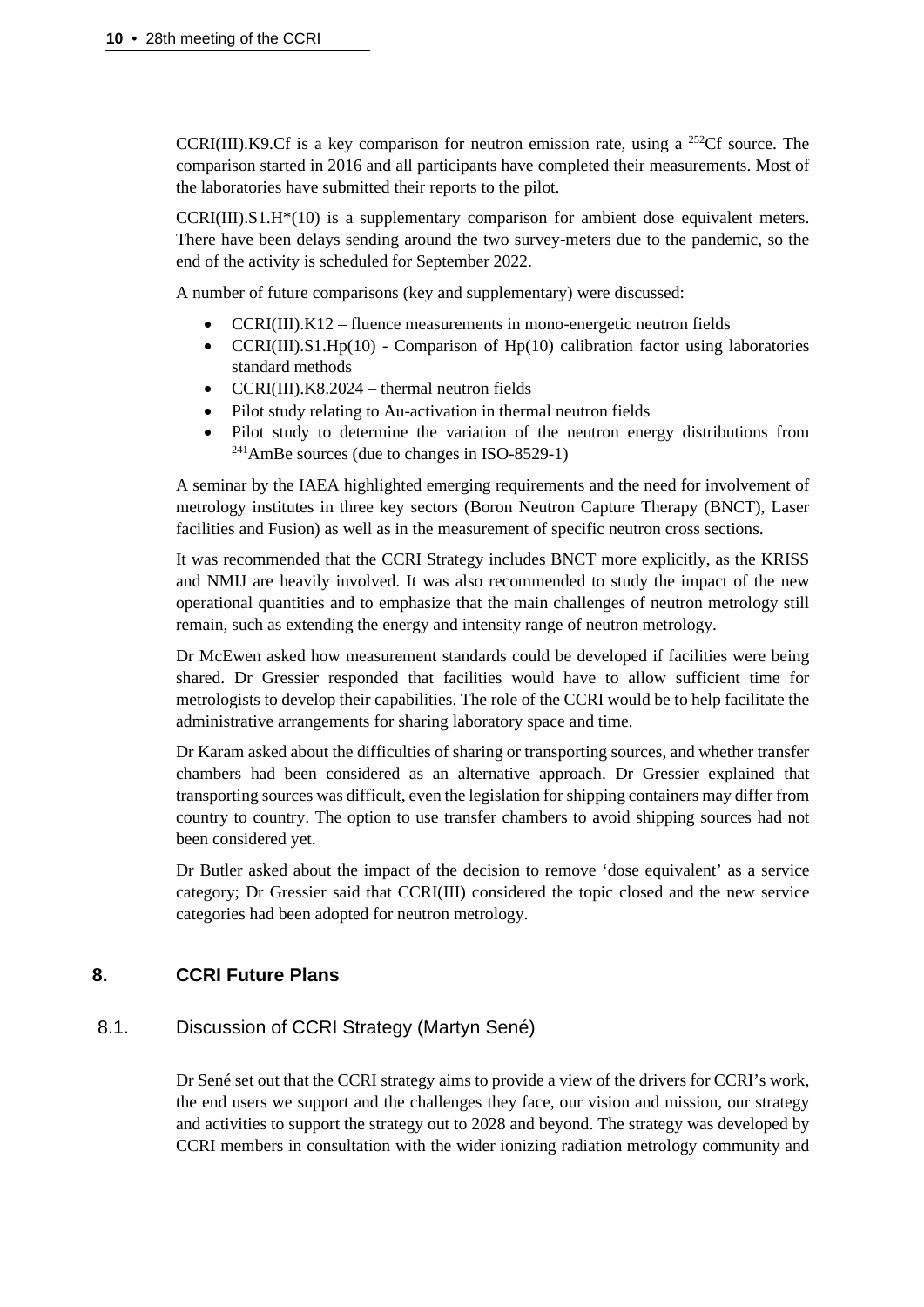key stakeholders and was first published in 2018 - and adopted formally at the CCRI meeting in 2019. This was an excellent piece of work and set out the main themes and direction for CCRI's work.

However, whilst such strategies take a long view, they also need to be living documents.

Hence over the last 18 months we have completed a light touch review and updated the strategy. The current version of the CCRI Strategy is document CCRI/2021-04 on the CCRI working documents area of the BIPM website.

This draft 2nd edition of the CCRI Strategy has been updated to reflect new developments in the field of ionizing radiation metrology and in the stakeholder community. It also responds to the wider CIPM strategy focused on the five areas of international challenges, the most pressing scientific and technical challenges for metrology itself, relationships with other international organizations, encouraging inclusivity and wider involvement in the Metre Convention, and modernizing operations.

A questionnaire had been circulated in June/July 2020 and the results identified fifty specific items that the new version of the strategy tries to address.

As in the first edition, the overall aim of the second edition is to improve global comparability of measurements, to build capabilities of smaller NMIs/DIs, to progress the state-of -the-art, to expand the coverage of services supported by CMCs and, new for this edition, to coordinate the introduction of the SI Digital Framework in ionizing radiation metrology.

The CCRI Section chairs fed back on the consensus from the section meetings, and the following issues for the CCRI strategy were identified:

Section I: Ensure the role of the European Metrology Networks in outreach/co-ordinating activity is stated clearly.

Section II: Some editorial changes to the document and action tables, noting that the BIPM services (SIR, SIRTI, ESIR) should be referenced explicitly in the text.

Section III: The importance of BNCT should be included. The impact of new operational quantities (ICRU Report 95) should be noted as an issue to be studied for radiation protection.

Dr McEwen asked about the real need for machine-readable calibration reports. For example, in dosimetry, the whole data chain cannot be digitalized, so clients may not see any benefits. Dr Sené said that experience had shown that when technology is adopted by the broader community, many tend to adapt and adopt. The timescales for the new technology will certainly depend on the field.

Dr Keightley said that the strategy does not seem to capture work in the emerging needs in medical isotopes. For example, the comparison timescales listed do not fit with the much faster timescales needed for some medical isotopes. After some discussion, the consensus was that the strategy is not meant to be exclusive, but only a broad overview to guide the community. As needs arise, the community must be able to adapt and allowed to solve the problems as they arise.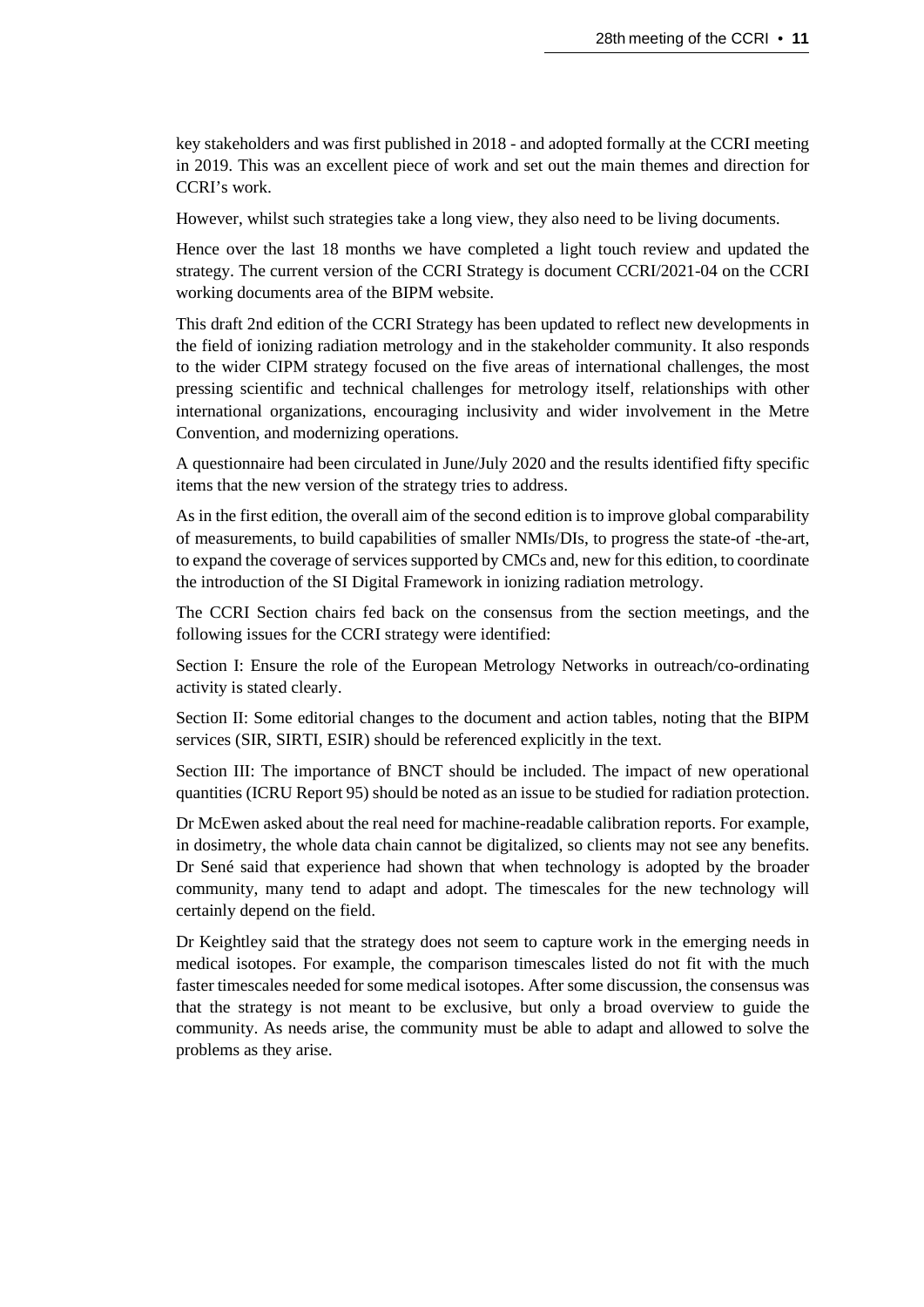#### 8.2. Communication plan and capacity building / knowledge transfer activities (Steven Judge)

This presentation was intended to start a discussion of a possible communication plan. Examples of previous successful communication campaigns were the introduction of ICRU 90, the adoption of nuclear decay data from the DDEP, the ISO4037 webinar and the radiopharmaceutical workshop.

The aims of the communication plan are to support the strategy, to build the community, to publicize the value of our work, and to encourage and motivate our colleagues.

Some available tools include webinars, blogs, meetings, articles, the IAEA SSDL network, eLearning, the BIPM YouTube channel and workshops.

The CCRI communication plan was discussed supported by a discussion using the 'chat' facility on the pros and cons of social media; a summary is given at the end of this report.

Nominations are invited for people to join an International Steering Committee to advise the BIPM Secretariat on implementing the CCRI communication plan.

## **9. Reports from Technical Working Group Chairs**

## 9.1. CCRI Radionuclide Therapy and Quantitative Imaging Working Group (CCRI-RTWG) (Brian Zimmerman)

The CCRI-RTWG is a new WG formed in 2020 and is aimed at ensuring therapies are safe and effective. It was established because radionuclide therapy treatment planning requires measurements of both radioactivity and radiation dosimetry.

The WG is a very diverse group including members from outside the NMI/DI community, such as clinical medical physicists and representatives from the IAEA.

The planned activities include advising NMIs/DIs, proposing new comparisons, developing a best practice guidance document, assisting in establishing inter-laboratory research, building links with appropriate stakeholders and reporting findings to the CCRI.

A workshop identifying the needs in radionuclide metrology in therapy is underway. It consists of a series of webinars and meetings to be held during 2021 and 2022. The first webinar was held in May 2021 and had approximately 90 participants.

Dr Otto commented that ICRU 96 will be published soon and will highlight the subject from the point of view of patient dosimetry.

#### 9.2. CCEM-CCRI Task Group - Low Current Measurement (CCEM-CCRI-TG-LCM) (Stephen Giblin)

The Task Group was formed in 2020 to guide the introduction of new technologies for re-entrant ionization chambers used in radionuclide metrology. The aim is to write a best-practice guide. New members are always welcome.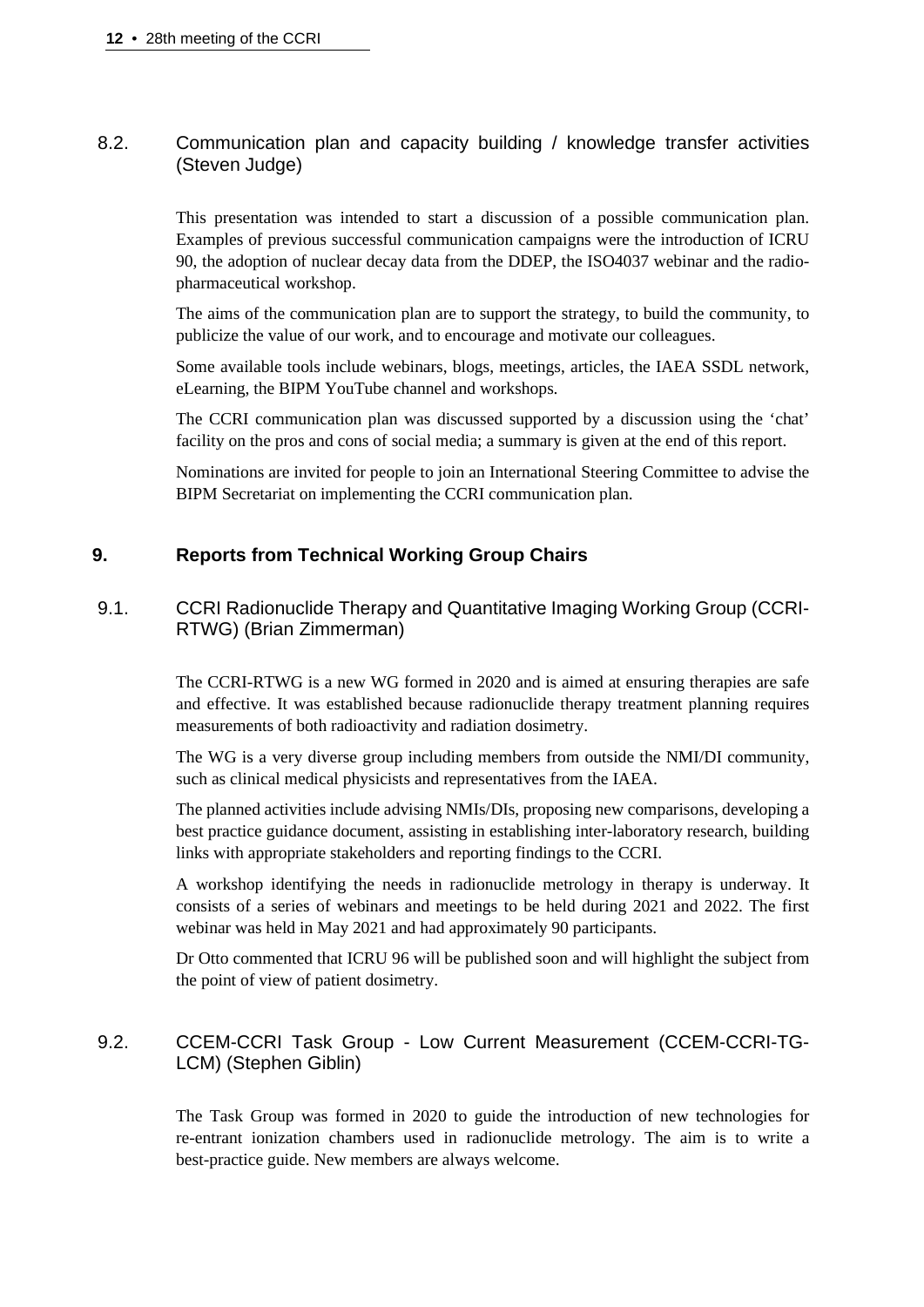The best-practice guide is to include sections on small current measurements, ion chambers, an overview of techniques for low electrical current measurement, a practical step-by-step guide and case studies.

The target date for a draft of the guide is the end of September 2021.

Dr McEwen asked about the range of currents that are being considered; Dr Giblin explained that the currents are in the fA to μA range.

#### **10. Comments on written reports from international organizations**

#### 10.1. IAEA (Debbie van der Merwe)

Dr van der Merwe gave a brief summary of work in progress at the IAEA. The priorities for 2021 and beyond include new codes of practice, guidance for Secondary Standard Dosimetry Laboratories (SSDLs), the provision of laboratory services, organizing technical meetings and coordinating research. Further details are given in the IAEA report in the working documents for this meeting.

Dr Groening added that one of the IAEA's activities in radionuclide metrology is the development of reference materials for environmental protection.

#### 10.2. ICRU (Thomas Otto)

Dr Otto highlighted the recent publication of ICRU-95 report 95: 'Operational Quantities for External Radiation Exposure'. He explained that the publication had been necessary due to changes patterns of exposure to ionizing radiation.

It was noted that the CCRI(I) will form an *ad hoc* task group to help communicate ICRU-95 to the user community. Dr Otto said that he would be available to give a webinar on the subject.

#### 10.3. ICRM (Brian Zimmerman)

Dr Zimmerman confirmed that the two main conferences of ICRM were rescheduled to April 2022 (Low Level Radioactivity Measurements and Techniques) and March 2023 (ICRM conference).

The ICRM Working Groups remain very active and welcome new members (contact details are included in the ICRM report to this meeting).

#### 10.4. JRC (Stefaan Pommé)

The JRC remains active in radionuclide metrology and is re-joining EURAMET.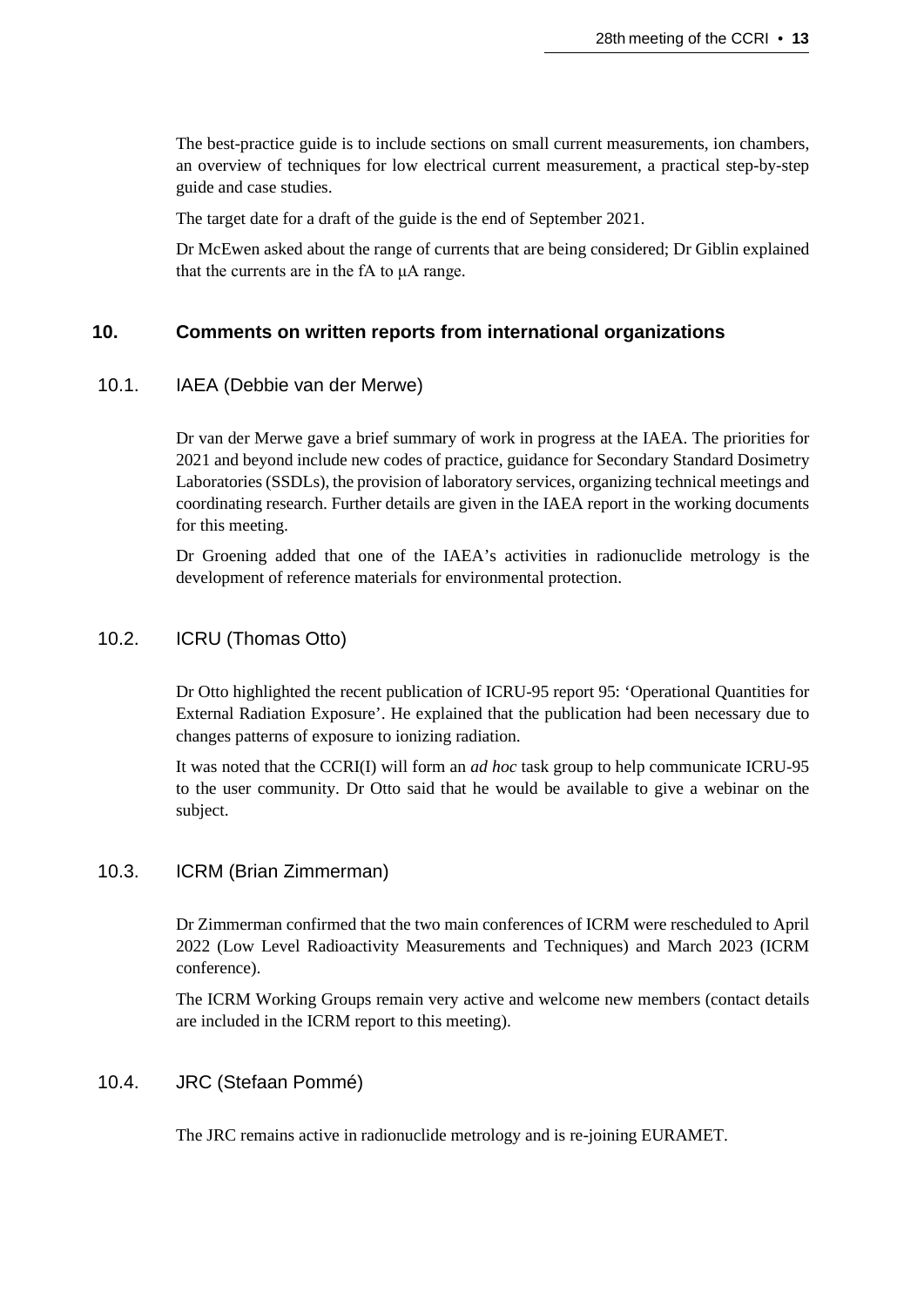#### **11. Discussion of proposals for new liaison organizations**

#### 11.1. ISO Technical Committee 85 Sub-committee 2: Radiological Protection

Dr Bottollier-Depois had submitted a written application for the ISO Technical Committee 85 Sub-committee 2 to become a liaison organization to the CCRI, due to the common aims and activities. The proposal for ISO/TC85/SC2 to become a liaison member of CCRI was accepted, and the Sub Committee was welcomed as a new official liaison organization.

## 11.2. Comprehensive Nuclear-Test-Ban Treaty Organization Preparatory Commission (CTBTO)

The Treaty curbs the development of nuclear weapons and the improvement of existing weapons – it bans all nuclear explosions, everywhere by everyone. The Treaty has been signed by 185 states. Dr Sené explained that the CTBTO and the BIPM have agreed a Practical Arrangement which is awaiting signature; the Arrangement would allow the CTBTO to be represented on the CCRI.

The CTBTO was welcomed as a new official liaison to CCRI once the Practical Arrangement is signed.

#### 11.3. Other Proposals for new liaison organizations

The CCRI(I) is in discussion with the International Organization of Medical Physicists.

Dr McEwen asked about engagement of the CCRI and Sections in the development of ISO standards, as the processes used by ISO differ from the those in the metrology community. Dr Sené said that this was a general issue that would be raised at the next meeting of the CIPM.

#### **12. Report from the BIPM Ionizing Radiation Department**

Dr Judge gave a brief summary of the recent work of the BIPM Ionizing Radiation Department to complement the detailed written report available in the working documents for this meeting. The presentation included two short video clips prepared by the staff of the department.

#### 12.1. Radiation Dosimetry:

Dr Burns gave an overall update on dosimetry services at the BIPM. Dr Kessler then provided an update on the MV high-energy photon services at DOSEO, including the launch of a new calibration service. Since 2017, four institutes have participated in the high-energy photon comparison service. A new secondary standard for MV photons was developed in 2020.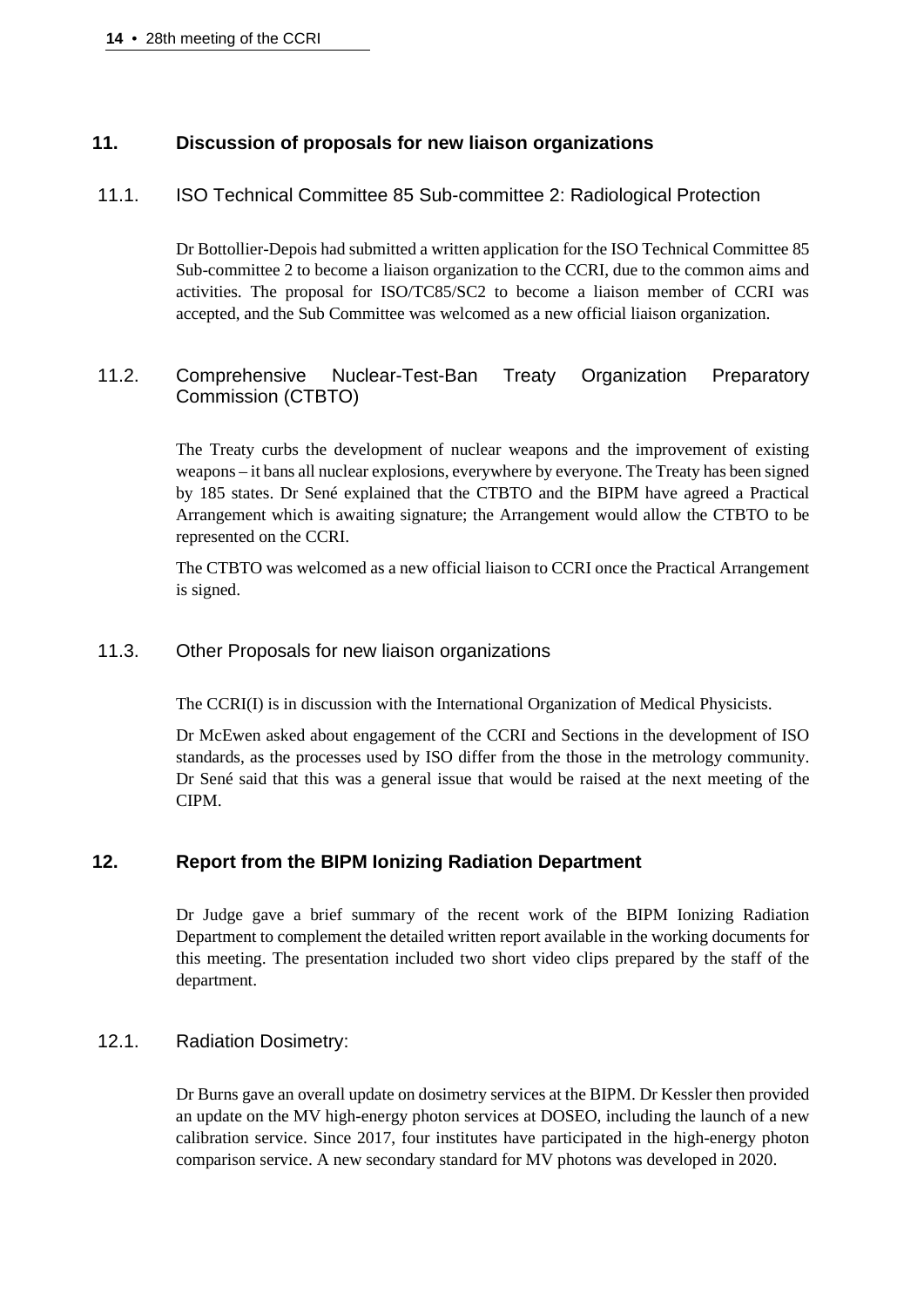Mr Roger described the new medium-energy x-ray facility which included automation of the shutter mechanism and a high-accuracy optical positioning system.

#### 12.2. Radionuclide metrology:

Dr Michotte provided an update on three comparison systems:

- 1. The SIR (established in 1976), for comparing standards of gamma emitters
- 2. The SIRTI (2009), for short-lived isotopes: fourteen NMIs from five RMOs have used the SIRTI over nine years. In 2021 a new remote SIRTI was developed along with procedures and video tutorials. Further testing will take place at the LNHB and the PTB will be the first participant.
- 3. The ESIR was launched in 2020 for comparing pure beta emitters. A pilot comparison is underway with promising results.

Dr Coulon provided an update on digitalization and automation of preparing SIR comparison reports, mentioning that 12 reports were produced in one year, and gave further details of the new ESIR system.

Dr Sené asked about the expertise needed by users of the remote SIRTI. Dr Michotte responded that the instrument itself will be familiar to many institutes in the field, and that the BIPM has provided video tutorials and can also communicate via webcam when running the system. The most difficult part of the system is tuning the threshold of the NaI detector, but a check source is provided to help.

Dr Keightley commented that it was good to see that the LNMRI/IRD will carry out a measurement of 56Mn and that the NPL can also make a measurement to be a link to the SIR. Dr Michotte agreed and added that the LNE-LNHB will also provide a sample of  $56$ Mn.

## **13. Reports from Regional Metrology Organizations and Members / Observers**

## 13.1. Outcomes of the RMO Working Group Meetings (Sibusiso Jozela)

Dr Jozela reported that he had taken over the role of Chair of the CCRI RMO Working Group on IR CMCs (CCRI-RMOWG) in 2020, when Dr Msimang had left to join the IAEA.

One of the main activities of the WG since 2019 had been updating the CCRI's rules for completing claims for CMCs; the new rules reflected the changes to the service categories (the intention being to reduce the number of CMCs and hence the workload for reviewers and for institutes claiming / maintaining CMCs). The rules had also been aligned to the new CMC data entry forms on the KCDB. Guidance on the new rules had also been captured in a series of presentations that could be translated into different languages.

EURAMET had put forward a new approach to entering data for CMCs in radionuclide metrology, the intention being that one CMC could contain information on services involving several radionuclides. The CCRI-RMOWG proposed that the new approach should be allowed but it would be optional, and institutes wishing to continue to use the existing interpretation of CMCs for radioactivity would be permitted to do so. EURAMET will test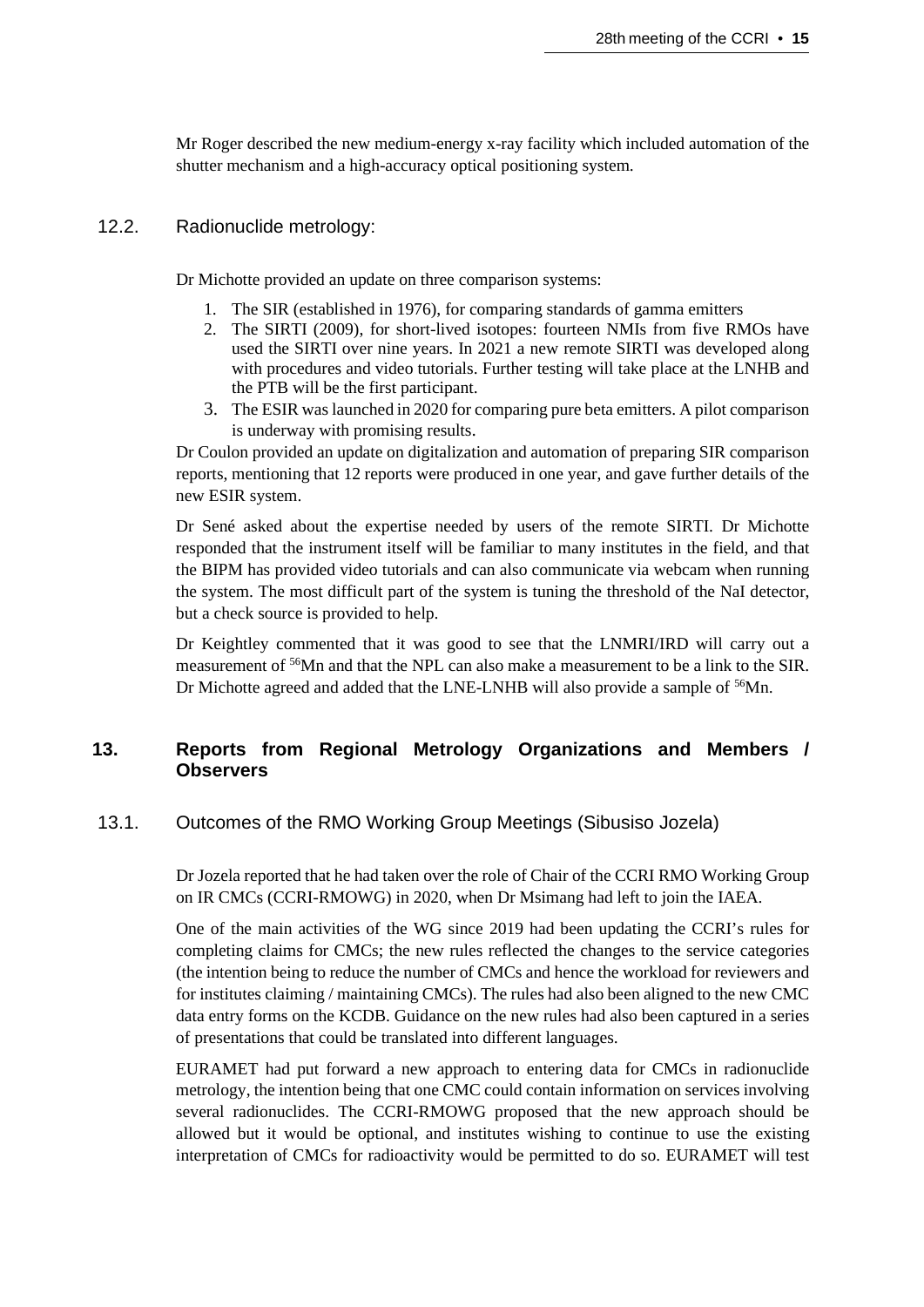the new approach and feedback to the CCRI-RMOWG; the rules and associated presentations will then be updated.

The CCRI-RMOWG had discussed the use of results from participation in IAEA proficiency test exercises to support CMC claims. The issue was that the reports provided by the IAEA were not originally intended for this purpose and did not include all the information normally given in comparison reports, such as the detailed uncertainty budget. The CCRI-RMOWG will request a meeting with the IAEA to discuss the additional details that may be included on the comparison and proficiency testing reports.

Dr Jozela added that the CCRI-RMOWG was developing a simple checklist to support CMC reviewers, and concluded by thanking the members of the CCRI-RMOWG for engaging, robust and constructive discussions.

Dr Galea, on behalf of SIM, thanked Dr Jozela for taking over the role of CCRI-RMOWG Chair in a seamless way.

Dr Sené said that he was pleased to note that guidance on entering CMC claims had been developed by the CCRI-RMOWG and was available on the new BIPM eLearning platform. He added his thanks to the IAEA for agreeing to meet to discuss the format of reports on proficiency test exercises.

The consensus of the CCRI was to adopt the EURAMET proposal as an alternative approach to CMCs for radionuclide metrology, noting that the existing approach remains valid.

#### 13.2. Reports on JCRB decisions pertaining to the CCRI (Sten Bergstrand)

Dr Bergstrand reported on the work of the JCRB. The system for CIPM MRA documents had been revised, the structure simplified, and the content updated following extensive consultation. The new CIPM MRA documents are available on-line: <https://www.bipm.org/en/cipm-mra/cipm-mra-documents/>

After 20 years of use, the JCRB CMC website has been replaced by the new KCDB, but information can still be downloaded:<https://www.bipm.org/JCRBCMCs/>

The KCDB 2.0 has been operational since October 2019:<https://www.bipm.org/kcdb/>

As the CCRI decided on new service categories in September 2019, different options are now listed under Quantity/Medium/Source. CMCs based on the previous categories are still valid and entries remain in the database, but the search engine may not locate all the relevant entries as a result of the change in categories (it was, however, emphasized that all the information on existing CMCs is retained in the database, the issue being with the search engine and not with the content of the database). The KCDB Office may be contacted for advice on the procedures to follow. It was noted that new CMC entries must follow the new CCRI rules and service categories.

The CCRI expressed its thanks to Dr Bergstrand and wished him well for his return to his home institute.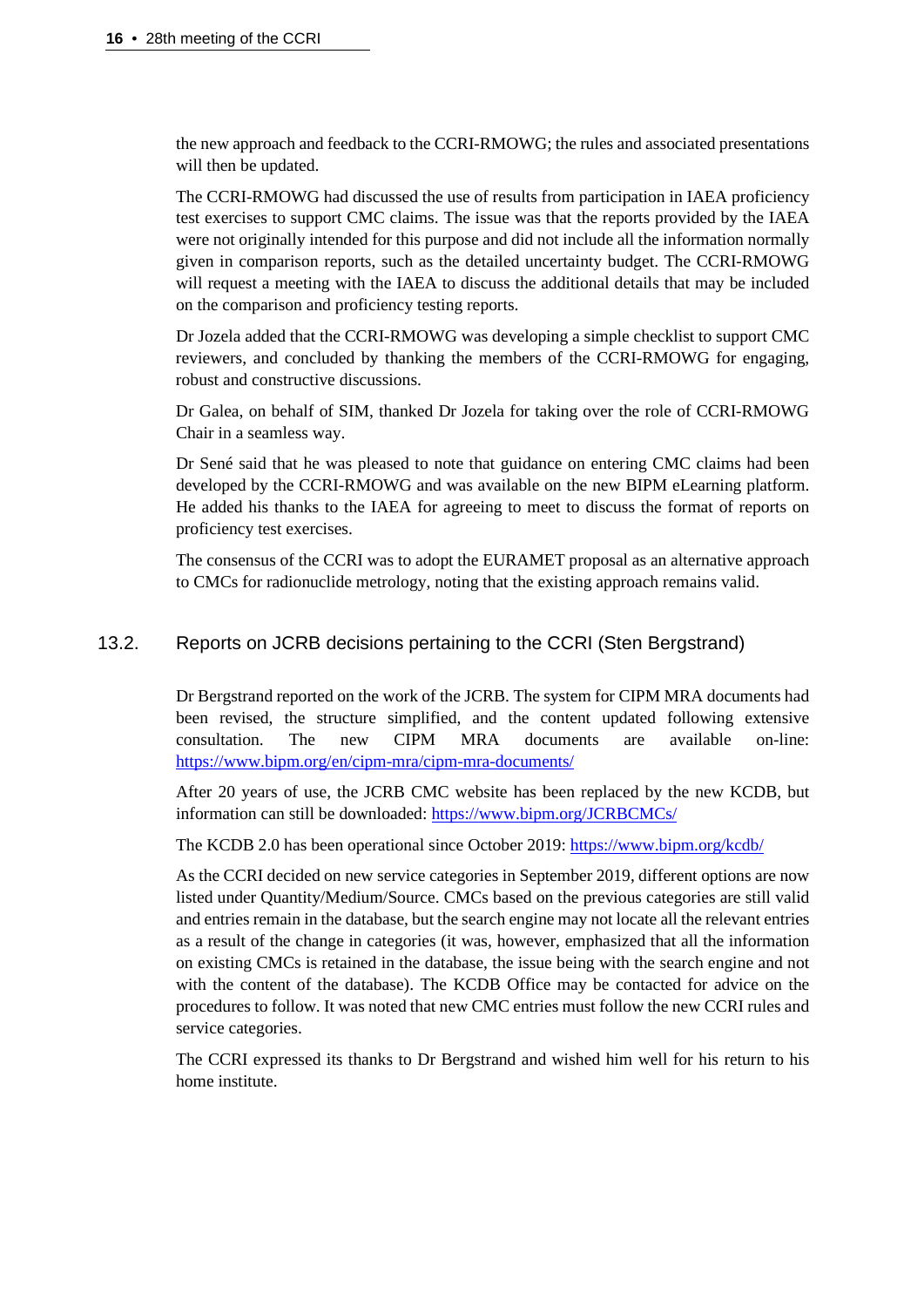## 13.3. RMO Technical Committee / Working Group Chair Reports

The TC-IR Chairs gave a brief summary of progress in their regions; further details are available in the working documents.

- AFRIMETS (Dr Jozela): The committee has not met since 2019, the next meeting is scheduled for July 2021
- APMP (Dr Butler): The APMP had been active in arranging comparison exercises and submitting / reviewing CMCs (details are given in the working documents). The committee had also been looking into ways to reduce the timescale needed for comparisons, including limiting the number of participants, finding approaches to reduce delays due to customs formalities, reviewing protocols in detail before the start of comparisons, devising templates for reports, simplifying the approach to linking supplementary to key comparisons, having multiple contacts for each participant, and using co-pilots to assist in running comparisons.
- COOMET: Dr Villevalde reported on behalf of COOMET. The committee had met in November 2020 involving eight NMIs. There is an active programme of regional comparison exercises in radiation dosimetry and radionuclide metrology. There are also plans to establish a transportable ionization chamber for radionuclide metrology, to compare short-lived radionuclides (similar in principle to the SIRTI but using a different detector).

Dr Galea asked whether comparisons conducted using the COOMET instrument could be linked to the SIRTI. Dr Michotte replied that the SIRTI had been used at the VNIIM so a link can be made for some radionuclides.

• EURAMET (Dr de Pooter): The annual EURAMET TC-IR meeting had been held in February 2021. In addition to comparison exercises, there is an active metrology research programme, with calls for projects in metrology related to healthcare, environmental protection and fundamental metrology. EURAMET is also establishing European Metrology Networks (EMNs) with the intention of bringing together all the stakeholders in specific fields of metrology, including radiation protection and ionizing radiation for healthcare.

Dr McEwen asked about the long-term status of the EMNs. Dr de Pooter explained that the EMNs would remain under the auspices of EURAMET and that they are intended to be self-sustaining.

• GULFMET (Mrs Mohamed): The TC-IR had recently been formed and the work programme was being developed.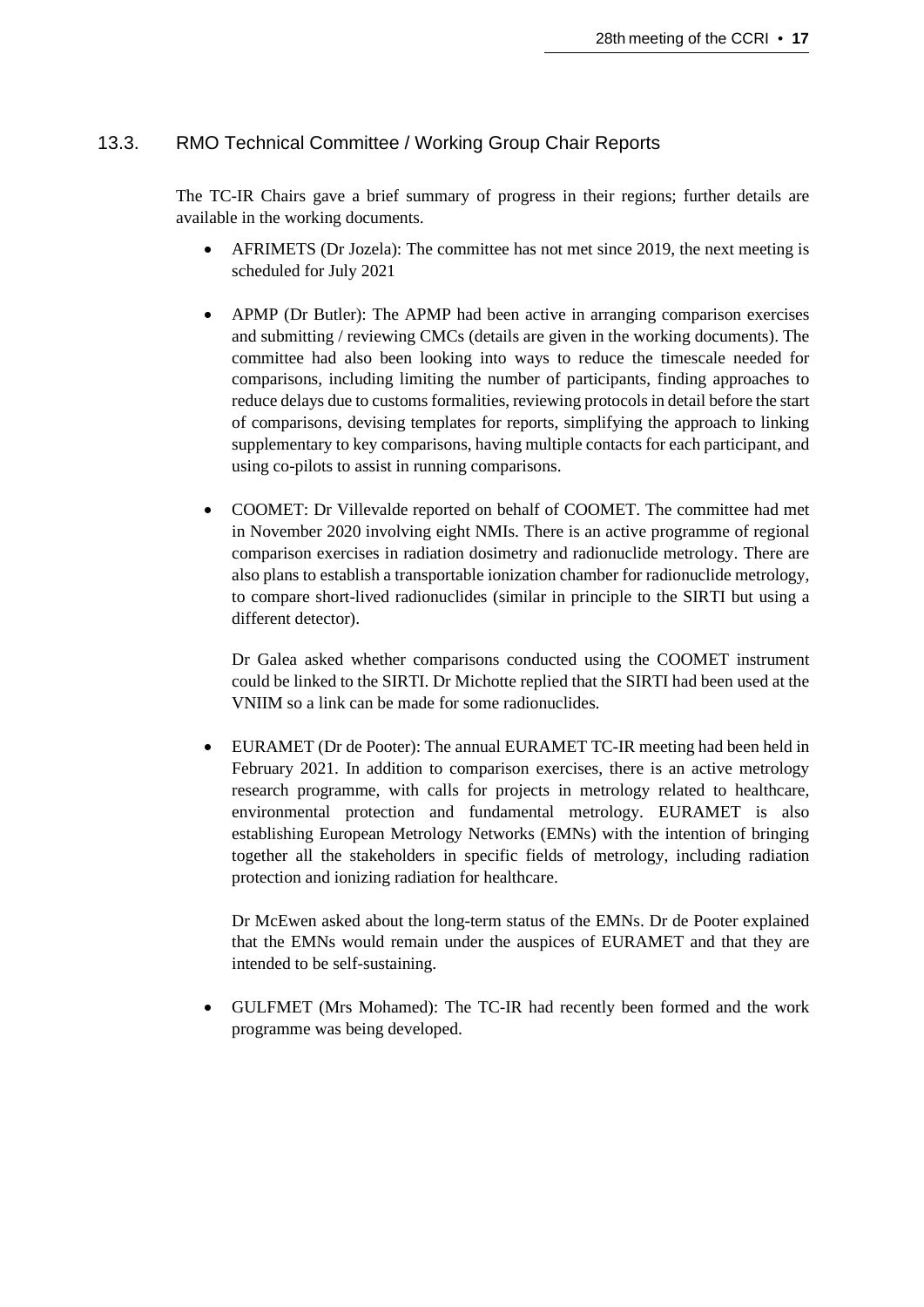SIM (Dr Galea): The working group (MWG 6) meets every two years with the last meeting in 2019 in Brazil and the next meeting scheduled for November 2021. Members' activities continued through the pandemic although many had restrictions in place. Members have answered the call to pilot comparisons: the LNMRI/IRD (Brazil) will pilot a radioactivity comparison and the ININ (Mexico) will pilot a dosimetry comparison, both starting later in 2021.

#### 13.4. Reports from Members / Observers

Many reports were sent to all three sections and to the CCRI meeting; the reports provide a valuable snapshot of activities in Ionizing Radiation Metrology around the world. Of note, Ukraine, who attended as an Invited Observer had submitted a comprehensive report on its activities in IR Metrology.

#### **14. CCRI Committee issues**

14.1. Applications for new members or observers

There had been no applications.

#### 14.2. Appointment of Section and Working Group Chairs and deputies

Martyn Sené announced that Steven Judge will be retiring at the end of June 2021 and that he has been tremendously grateful for the work Steven has accomplished. He wished Steven a happy retirement.

It was noted that Malcolm McEwen and Lisa Karam had been appointed Chairs of CCRI(I) and CCRI(II) respectively at the 2019 meeting. Terms of office nominally run for 4 years. It was confirmed that they were willing to continue in these roles.

Steven's replacement was announced to be Vincent Gressier of IRSN and current chair of CCRI(III).

The new chair for CCRI(III) was proposed to be Andreas Zimbal of PTB, who accepted the nomination.

 $KCWG(I) - Malcolm McEwen remains the chair but stated that it would be a good time to$ have someone else take over, and that he would like to get more people involved in leadership of CCRI(I).

KCWG(III) –Andreas Zimbal will act as the chair, although it was mentioned that the KCWG(III) meeting has now been absorbed into the CCRI(III) meeting.

 $BSWG(I) - is currently passed but is expected to re-start soon.$ 

CCEM-CCRI TG – Stephen Giblin will remain Chair until the end of the task.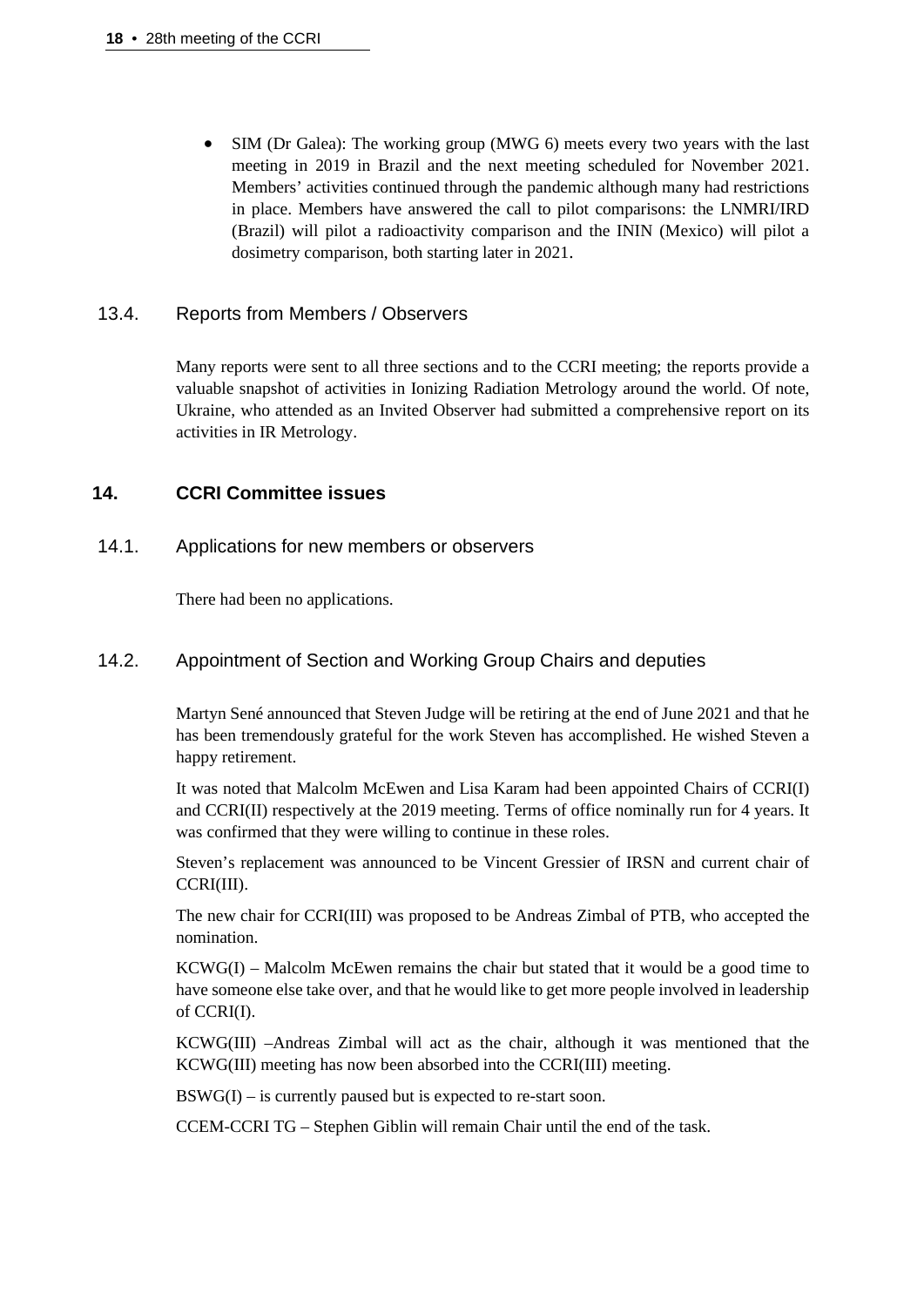#### 14.3. CCRI resolutions

Dr Archambault summarized the resolutions and key points from this meeting, as shown in the table below.

Summary of Resolutions from the 28th CCRI Meeting (\* denotes priorities identified by CCRI Section Chairs)

|     | <b>Session.Section Resolutions / Key points</b>                                                                                                                                                                                                                                                                                                                                                                                                                                                                                                                                                                                                                                                                                                                                                                                                                                                                                                                                                                                                                                                                                                                                                                                                    | <b>Date Completed</b> |
|-----|----------------------------------------------------------------------------------------------------------------------------------------------------------------------------------------------------------------------------------------------------------------------------------------------------------------------------------------------------------------------------------------------------------------------------------------------------------------------------------------------------------------------------------------------------------------------------------------------------------------------------------------------------------------------------------------------------------------------------------------------------------------------------------------------------------------------------------------------------------------------------------------------------------------------------------------------------------------------------------------------------------------------------------------------------------------------------------------------------------------------------------------------------------------------------------------------------------------------------------------------------|-----------------------|
| 1.5 | • Maintain the list of facilities on the BIPM website                                                                                                                                                                                                                                                                                                                                                                                                                                                                                                                                                                                                                                                                                                                                                                                                                                                                                                                                                                                                                                                                                                                                                                                              |                       |
| 1.6 | • Martyn Sené will raise the idea of access to clean<br>water when discussing the sectoral challenge                                                                                                                                                                                                                                                                                                                                                                                                                                                                                                                                                                                                                                                                                                                                                                                                                                                                                                                                                                                                                                                                                                                                               | June 9, 2021          |
| 1.7 | • For CCRI Section(I), the initial validity period of Key<br>Comparisons will be increased from 10 to 12 years,<br>with an emphasis on a risk-based approach to<br>planning Key Comparisons<br>• The chair is to liaise with APMP regarding an<br>electron-beam comparison<br>• Ad hoc WG to be set up to develop a report on the role<br>of high activity sealed sources in CCRI(I) activities<br>• Ad hoc WG to be set up to consider options for<br>publications of lab reports in context of open science<br>• Ad hoc WG to be set up to assist with the<br>implementation<br>$\sigma$<br>and questions<br>regarding<br><b>ICRU/ICRP Report 95</b><br>• The CCRI-RMO WG to be asked look at leadership<br>development/training in addition to technical training<br>• The CCRI to be consulted on the possibility of<br>developing Key Performance Indicators (KPIs) to be<br>included in reports from NMIs/DIs<br>• The BIPM Director will provide relevant information<br>regarding treaty to help simplify transport of artifacts<br>(for dissemination by the CCRI Executive Secretary).<br>• * The role of European Metrology Networks in<br>outreach/co-ordinating activity should be stated<br>explicitly in the CCRI strategy document |                       |
| 1.8 | comparison<br>$\bullet$ All<br>reports,<br>including<br><b>RMO</b><br>supplementary comparisons, will continue to be<br>reviewed by the relevant CCRI Section, noting that<br>this is in addition to the requirements of CIPM-MRA-<br>G11<br>• The CCRI strategy document should reinforce the<br>critical role of the BIPM services in radiation<br>dosimetry and radionuclide metrology                                                                                                                                                                                                                                                                                                                                                                                                                                                                                                                                                                                                                                                                                                                                                                                                                                                          |                       |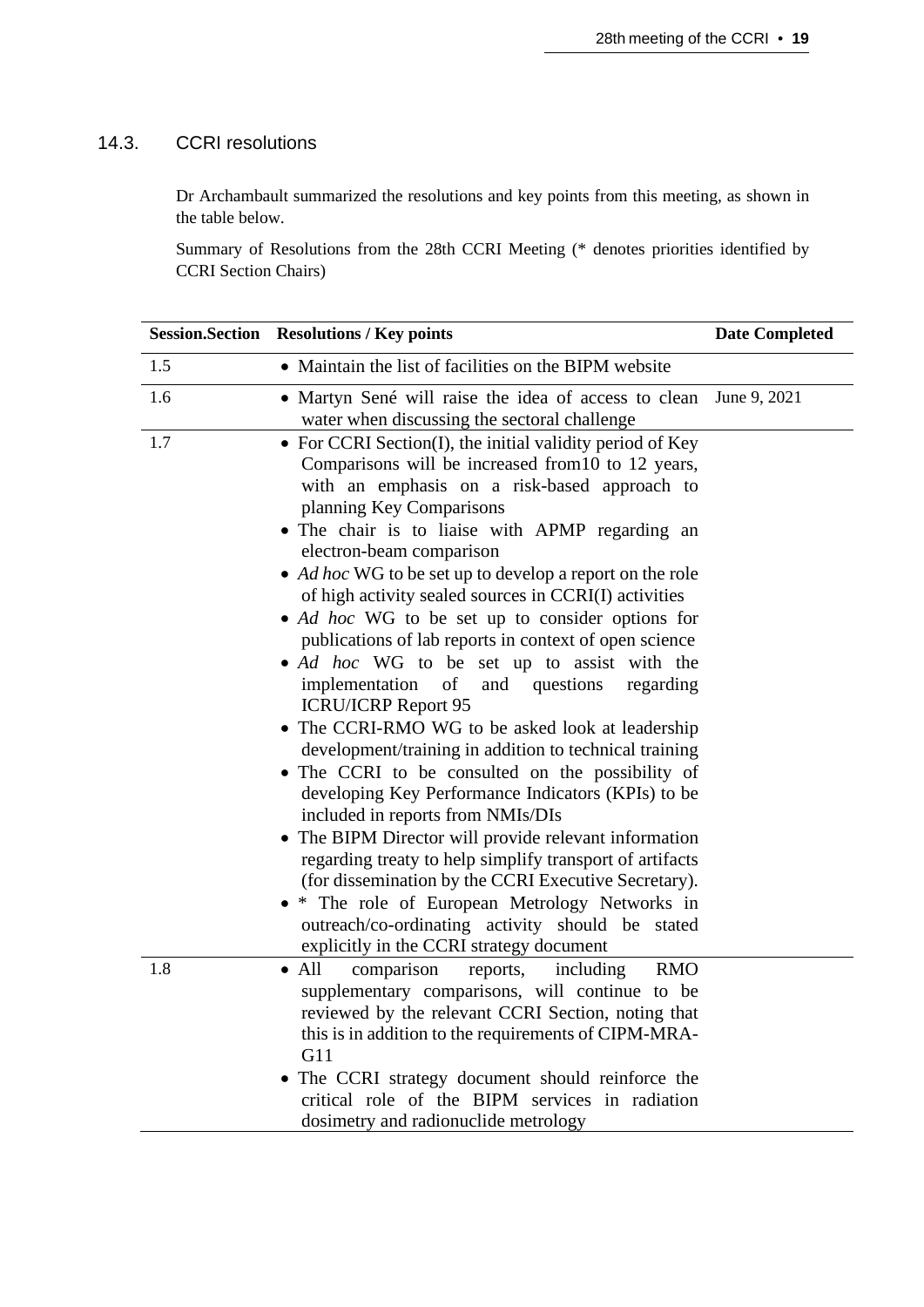|      | • * Editorial changes to the CCRI Strategy Document<br>and changes to the actions should be made, ensuring                                                                                  |              |
|------|---------------------------------------------------------------------------------------------------------------------------------------------------------------------------------------------|--------------|
|      | that the SIR, SIRTI and ESIR are explicitly included<br>in the text                                                                                                                         |              |
| 1.9  | * The CCRI strategy to include Boron Neutron<br>Capture Therapy explicitly as the KRISS and the                                                                                             |              |
|      | NMIJ are heavily involved, and it was identified by<br>the IAEA as a need                                                                                                                   |              |
|      | * The impact of new operational quantities as an issue<br>to be studied in radiation protection (not limited to                                                                             |              |
|      | neutrons) should be noted                                                                                                                                                                   |              |
| 2.2  | • The CCRI Strategy Document should state that the<br>strategy is intended to be a broad overview to guide<br>the community. As needs arise, the community must                             | June 9, 2020 |
|      | be able to adapt and solve the problems as they arise.                                                                                                                                      |              |
| 2.3  | • Nominations are invited for people to join an<br>International Steering Committee to advise the BIPM<br>Secretariat<br>implementing<br>the<br><b>CCRI</b><br>on                           |              |
|      | communication plan.                                                                                                                                                                         |              |
| 2.7  | • CCRI(I) will form a group to help communicate<br>ICRU-95 to the user community (to support the<br>implementation)                                                                         |              |
|      | • Dr Otto is available to give a webinar about ICRU-95                                                                                                                                      |              |
| 2.12 | • During the next meeting of the CIPM, the CCRI<br>President will raise the broader issue of optimizing the<br>engagement of the metrology community in the<br>development of ISO standards |              |
| 3.8  | • Dr Gressier has been appointed Director of the<br>Ionizing Radiation Department<br>at BIPM<br>and<br>Executive Secretary of the CCRI                                                      |              |
|      | • Dr Zimbal (PTB) will be appointed as Chair of<br>CCRI(III)                                                                                                                                |              |
|      | • Deputy chairs to be appointed for all KCWG and<br><b>CCRI</b> Sections                                                                                                                    |              |

# **15. Any other business**

No issues were raised.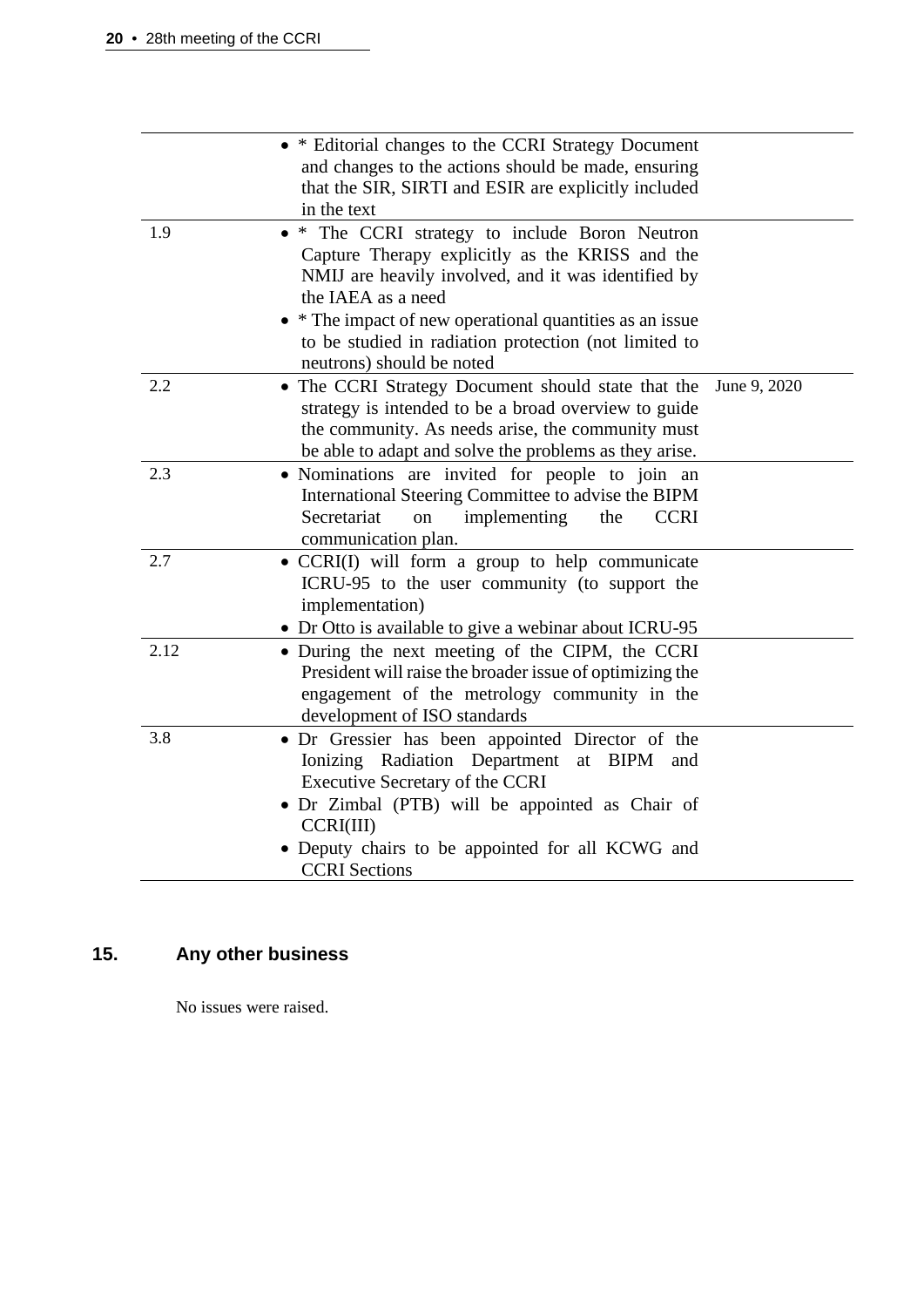## **16. Dates of next meetings**

| June 2023<br>Section I<br>Q1/Q2 2023<br><b>Section II</b><br><b>Section III</b><br>June 2023<br>RMO WG<br>to be confirmed | <b>CCRI</b> | 5-9 June 2023 |
|---------------------------------------------------------------------------------------------------------------------------|-------------|---------------|
|                                                                                                                           |             |               |
|                                                                                                                           |             |               |
|                                                                                                                           |             |               |
|                                                                                                                           |             |               |

## **17. Closure of meeting**

Dr Sené thanked attendees for taking the time to join the meeting, for their contribution to the meeting and to the work of CCRI; with particular thanks to the secretariat, chairs and others with important roles in the sections and working groups

He also thanked attendees for the time and effort they devoted more broadly to the work of ionising radiation metrology, in CCRI, in your home institutions and elsewhere.